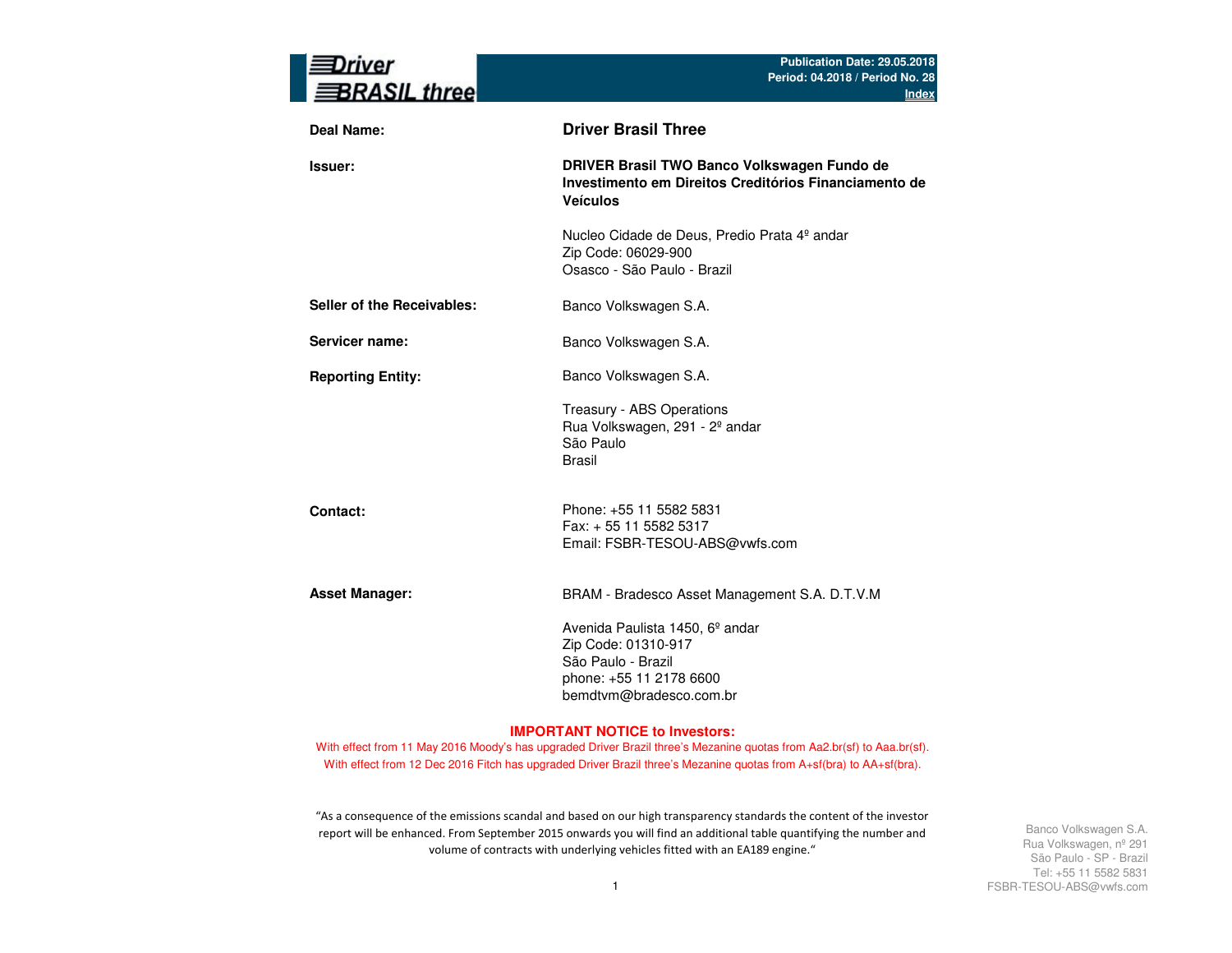

# **Contents**

| Page           | <b>Table of Contents</b>           |
|----------------|------------------------------------|
| 1              | Cover                              |
| 2              | <b>Contents</b>                    |
| 3              | <b>Reporting Details</b>           |
| 4              | <b>Parties Overview</b>            |
| 5              | <b>Transaction Events I</b>        |
| 6              | <b>Transaction Events II</b>       |
| $\overline{7}$ | <b>Transaction Events III</b>      |
| 8              | Information regarding the Notes I  |
| 9              | Information regarding the Notes II |
| 10             | <b>Credit Enhancement</b>          |
| 11             | <b>Swap Fixing / Waterfall</b>     |
| 12             | <b>Amortisation Profile I</b>      |
| 13             | <b>Amortisation Profile II</b>     |
| 14             | <b>Run Out Schedule I</b>          |
| 15             | <b>Run Out Schedule II</b>         |
| 16             | <b>Outstanding Contracts</b>       |
| 17             | <b>Delinquencies</b>               |
| 18             | <b>Recoveries</b>                  |
| 19             | Pool Data I                        |
| 20             | Pool Data II                       |
| 21             | Pool Data III                      |
| 22             | Pool Data IV                       |
| 23             | Pool Data V                        |
| 24             | Pool Data VI                       |
| 25             | Glossary                           |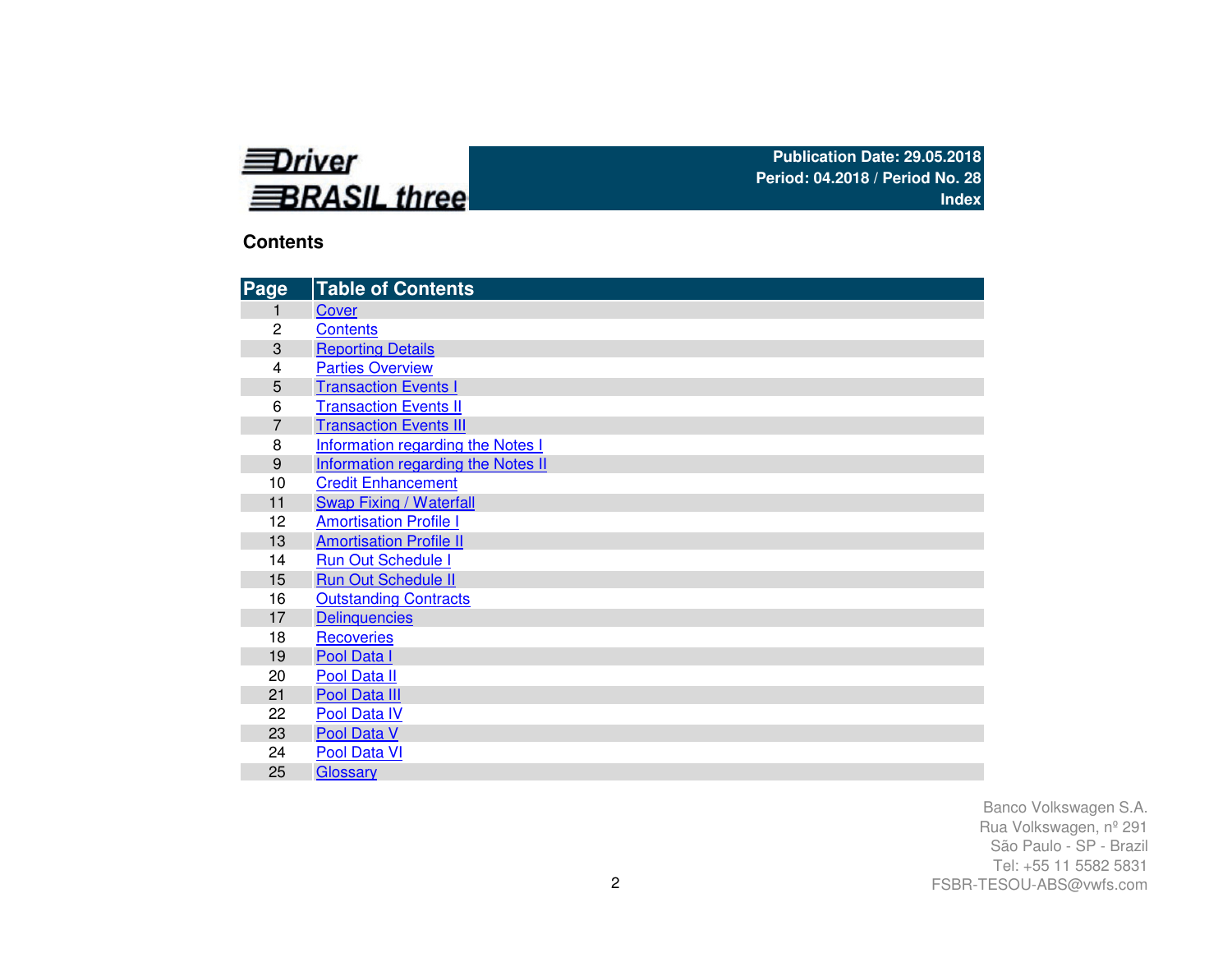# *<u>EDriver</u>* **BRASIL three**

# **Reporting Details**

| <b>Deal Overview</b>            |                                     |                                     |
|---------------------------------|-------------------------------------|-------------------------------------|
| <b>Cut-Off Date</b>             | 15/12/2015 Publication Date:        | 29/05/2018                          |
| Scheduled Date of Clean-Up-Call | December 2017 Payment Date:         | 05/04/2018 (4th of each month)      |
| <b>Legal Maturity Date</b>      | December 2020 Reporting Date:       | 30/04/2018 (last day of each month) |
| <b>Issue Date</b>               | 10/12/2015 Asset Collection Period: | from 01/04/2018 until 30/04/2018    |
| Period No.:                     | 28 Interest Accrual Period          | from 06/03/2018 until 05/04/2018    |
| Reporting frequency:            | monthly Note Payment Period:        | from 06/03/2018 until 05/04/2018    |
| <b>Next Payment Date:</b>       | 07/05/2018 Days accrued:            | 22                                  |

| <b>Type of Car at Pool Cut</b> | <b>Number of</b><br><b>Contracts</b> | Percentage of<br><b>Contracts</b> | Outstanding<br><b>Discounted</b><br><b>Principal Balance</b> | <b>Percentage Outstanding</b><br><b>Discounted Principal</b><br><b>Balance</b> |
|--------------------------------|--------------------------------------|-----------------------------------|--------------------------------------------------------------|--------------------------------------------------------------------------------|
| New Cars                       | 68.792                               | 88,84%                            | 964.929.634,90                                               | 89,93%                                                                         |
| Used Cars                      | 8.643                                | 11,16%                            | 108.051.743,36                                               | 10.07%                                                                         |
| <b>Total</b>                   | 77.435                               | $ 100,00\% $                      | 1.072.981.378,26                                             | 100,00%                                                                        |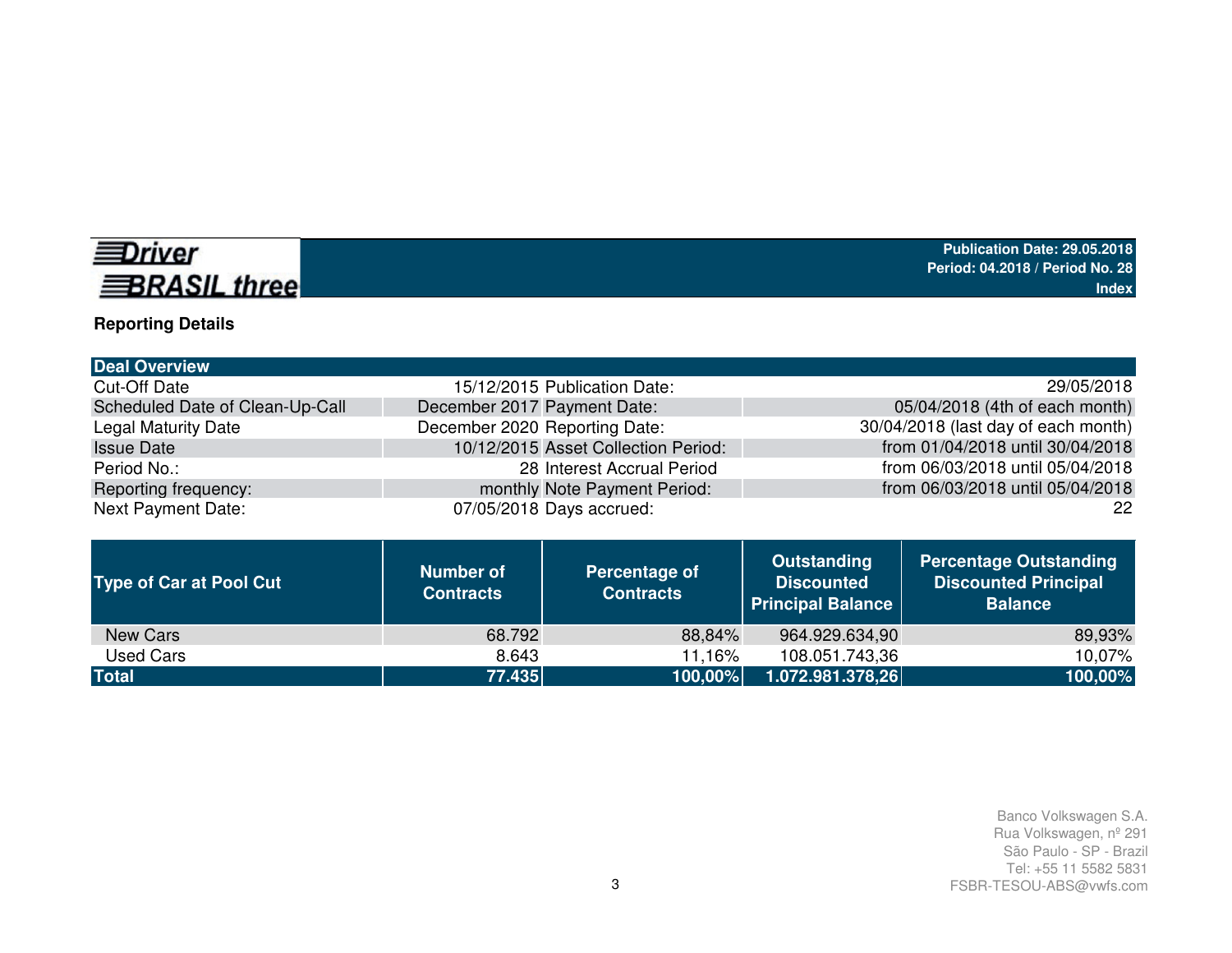

## **Parties Overview**

| <b>Administrator:</b>     | <b>BEM DISTRIBUIDORA DE TÍTULOS E VALORES</b><br><b>MOBILIÁRIOS LTDA</b><br>Cidade de Deus<br>Bairro Vila Yara - 4º andar<br>Osasco - São Paulo - Brazil<br>phone: +55 11 3684 4522<br>http://www.bradescobemdtvm.com.br/                                                                                                                                       | <b>Asset Manager:</b>    | BRAM - Bradesco Asset Management S.A. D.T.V.M<br>Avenida Paulista 1450, 6 <sup>°</sup> andar<br>Zip Code: 01310-917<br>São Paulo - Brazil<br>phone: +55 11 2178 6600<br>bemdtvm@bradesco.com.br    |                                                                                                    |
|---------------------------|-----------------------------------------------------------------------------------------------------------------------------------------------------------------------------------------------------------------------------------------------------------------------------------------------------------------------------------------------------------------|--------------------------|----------------------------------------------------------------------------------------------------------------------------------------------------------------------------------------------------|----------------------------------------------------------------------------------------------------|
| <b>Custodian Bank:</b>    | Banco Bradesco S.A.<br>Cidade de Deus<br>Bairro Vila Yara - 2 <sup>°</sup> andar<br>Osasco - São Paulo - Brazil<br>phone: 3684 9431<br>www.bradescocustodia.com.br                                                                                                                                                                                              | <b>Collection Agent:</b> | Banco Volkswagen S.A.<br>Treasury - ABS Operations<br>Rua Volkswagen, 291<br>São Paulo<br><b>Brazil</b><br>Phone: +55 11 5582 5831<br>FSBR-TESOU-ABS@vwfs.com                                      |                                                                                                    |
| <b>Swap Counterparty:</b> | Banco Santander (Brasil) S.A.<br>Avenida Presidente Juscelino Kubitschek, 2235<br>Bloco A<br>São Paulo - SP<br><b>Brazil</b><br>phone: +55 11 3553 6792<br>www.santander.com.br                                                                                                                                                                                 | <b>Clearing System:</b>  | <b>CETIP S.A. - Mercados Organizados</b><br>Av. Brigadeiro Faria Lima, 1663, 1º andar<br>Jardim Paulistano São Paulo - SP<br>CEP: 01452-001<br>phone: +55 11 4152 9370<br>atendimento@cetip.com.br |                                                                                                    |
| <b>Rating Agencies</b>    | Moody's América Latina Ltda.<br>Avenida Nações Unidas, 12551 16 <sup>°</sup> andar<br>04578-903 São Paulo<br>Brazil<br>phone: +55 11 3043 7305<br>daniela.jayesuria@moodys.com<br>www.moodys.com.br<br>Fitch Ratings Brasil Ltda.<br>Alameda Santos, 700 7° andar<br>01418-100 São Paulo<br>Brazil<br>phone: +55 11 4504 2200<br>juliana.ayoub@fitchratings.com |                          |                                                                                                                                                                                                    | Banco Volkswagen S.A.<br>Rua Volkswagen, nº 291<br>São Paulo - SP - Brazil<br>Tel: 55 11 5582 5831 |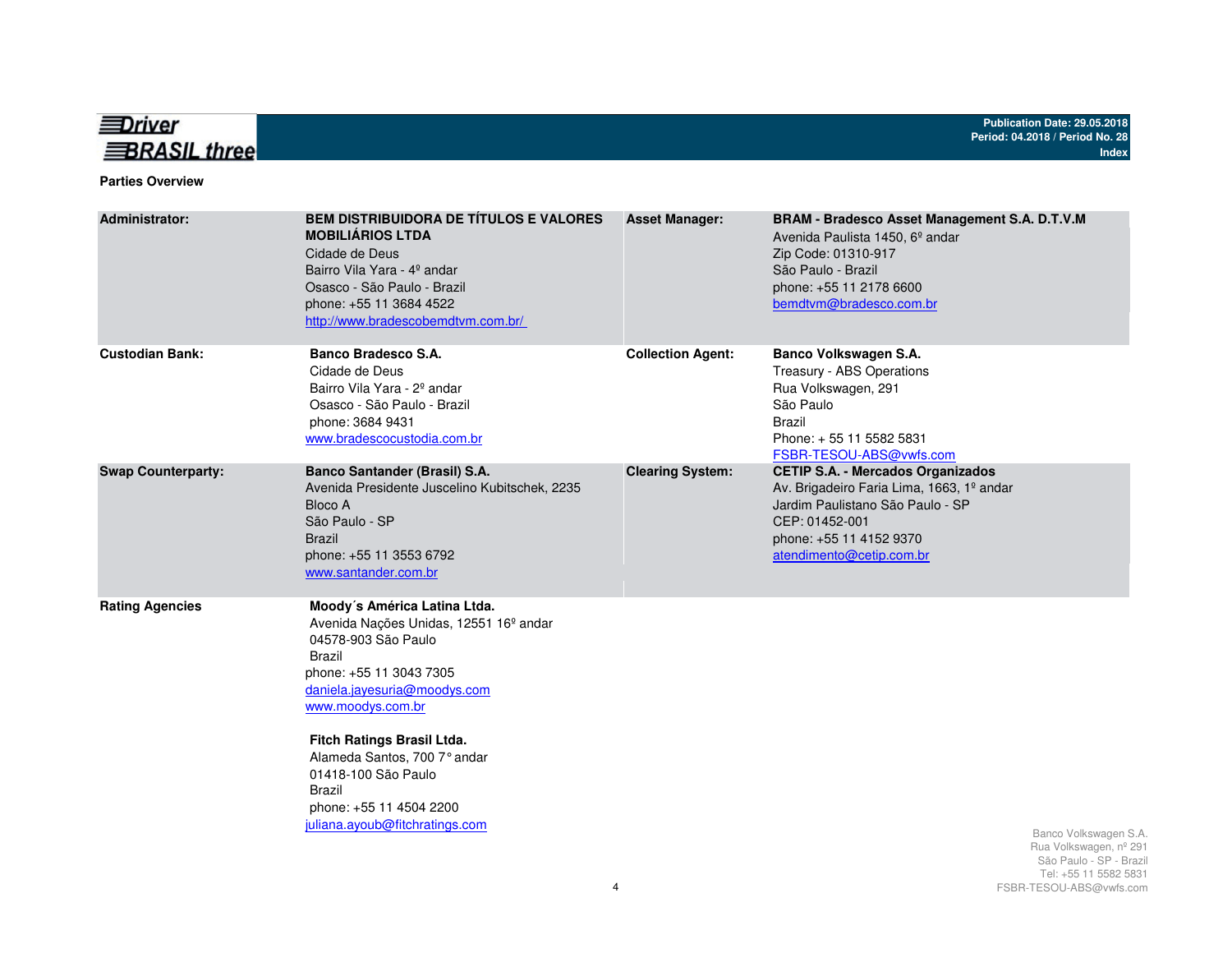

# **Transaction Events (I)**

| <b>Clean-Up Call Condition</b>                         |       |                                                      |
|--------------------------------------------------------|-------|------------------------------------------------------|
| Percentage of Current Outstanding Discounted Portfolio | 2.67% |                                                      |
| Min. Percentage of Outstanding Discounted Portfolio    |       | 10,00% The Clean-Up-Call Condition has been reached. |

## **Clean-Up Call**

Banco Volkswagen S.A. will have the right at its option to exercise a Clean-Up Call and to repurchase the Loan Receivables from Driver Brasil One when the sum of the Discounted Principal Balance for all loan contracts is less than 10 per cent. of the sum of the Discounted Principal Balance for all Loan contracts as of the Cut Off Date, provided that all payment obligations under the Quotas will be thereby fulfilled.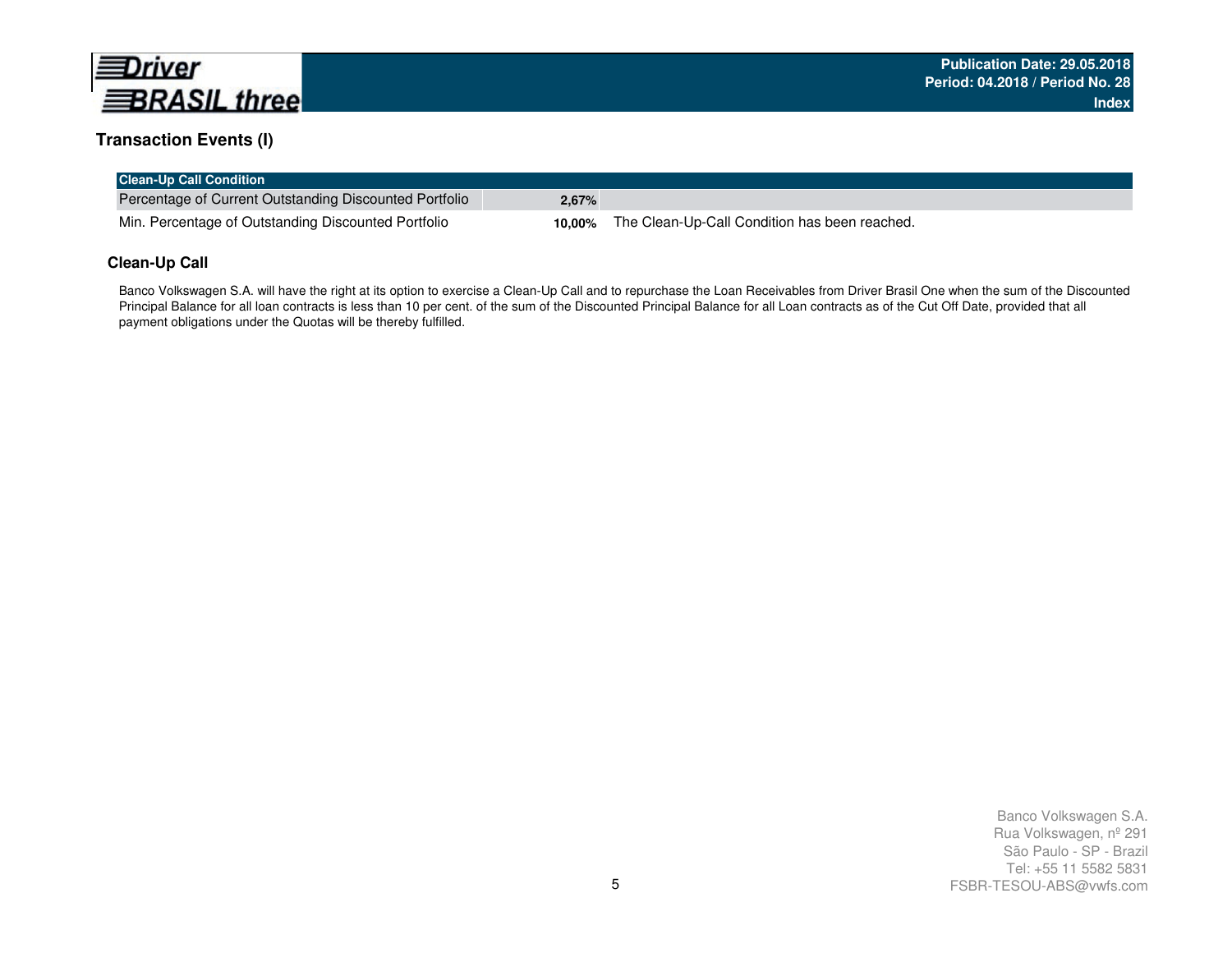## **Transaction Events (II)**

| <b>Credit Enhancement Increase Conditions</b>                                                                                                                 |     |
|---------------------------------------------------------------------------------------------------------------------------------------------------------------|-----|
| Level 1a Credit Enhancement Increase Condition - Cumulative Late Delinguencies do not amount to 1.5% for any<br>Payment Date before and incp. 12/2016         | NO. |
| Level 1b Credit Enhancement Increase Condition -Cumulative Late Delinguencies do not amount to 3.5% for any<br>Payment Date between 01/2017 and incp. 12/2017 | NO. |
| Level 2 Credit Enhancement Increase Condition - Cumulative Late Delinguencies do not amount to 5.0% for any<br><b>Payment Date</b>                            | NO. |

|                                   |     | <b>Outstanding</b><br><b>Discounted Principal</b><br><b>Balance (in Arrears)</b> |     | <b>Outstanding Discounted</b><br><b>Principal Balance (at</b><br><b>Late Delinguency)</b> |
|-----------------------------------|-----|----------------------------------------------------------------------------------|-----|-------------------------------------------------------------------------------------------|
| Cumulative Late Delinquencies BOP | R\$ | 4.598.139,81                                                                     | R\$ | 8.334.173,16                                                                              |
| Late Delinguencies                | R\$ | 119.524.25                                                                       | R\$ | 154.805,96                                                                                |
| Cumulative Late Delinguencies EOP | R\$ | 4.717.664,06                                                                     | R\$ | 8.488.979,12                                                                              |
|                                   |     |                                                                                  |     |                                                                                           |

| Discounted Principal Balance as of Pool-Cut Date             | 1.072.981.378,26 |  |
|--------------------------------------------------------------|------------------|--|
| Cumulative Late Delinquency as percentage of DPB at Pool-Cut | 0.79116%         |  |

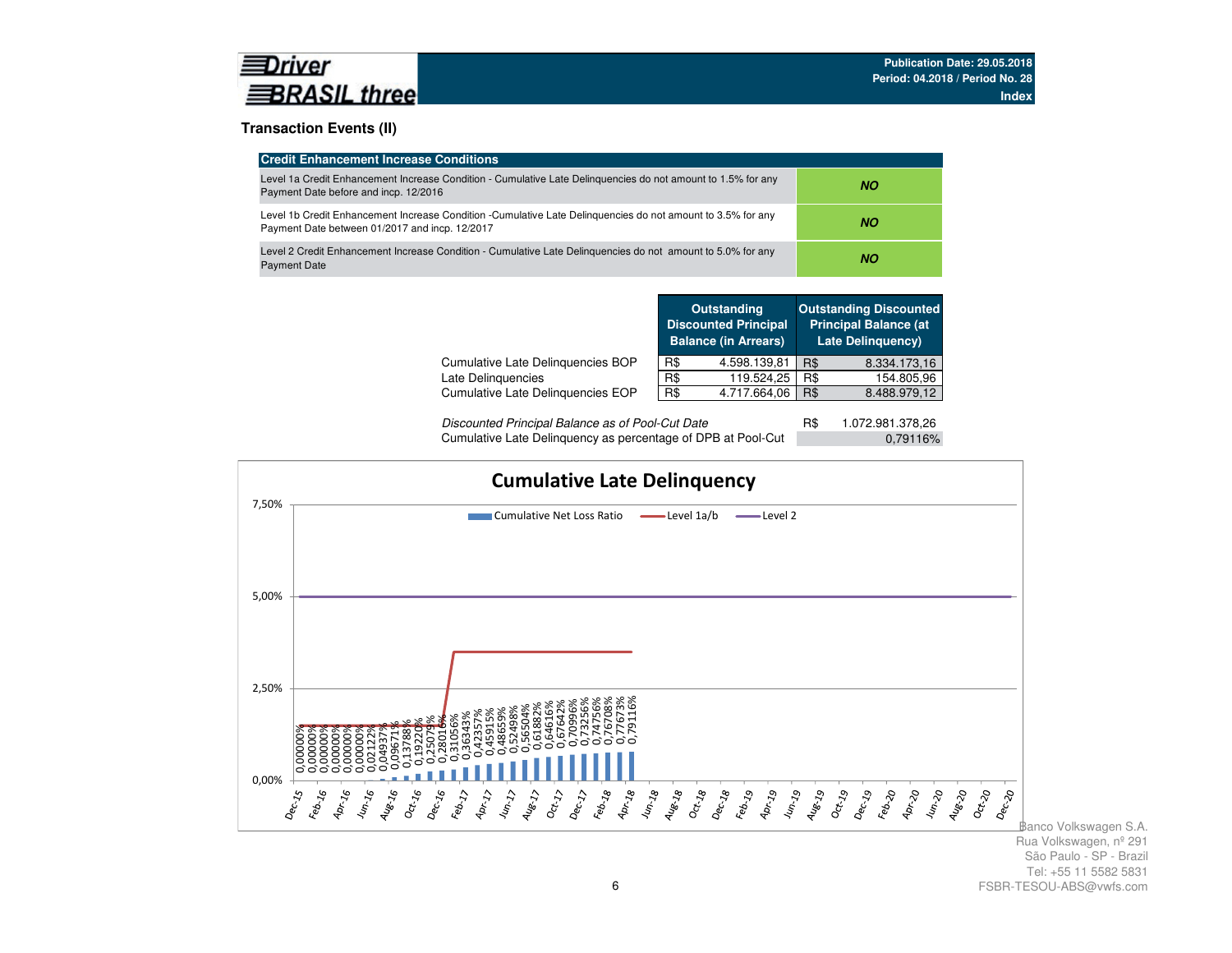

# **Transaction Events (III)**

| <b>Administrator</b>     | <b>Fitch</b>     |                | Moody's          |                 |
|--------------------------|------------------|----------------|------------------|-----------------|
| <b>BEM DTVM</b>          | <b>Long Term</b> | <b>Outlook</b> | <b>Long Term</b> | <b>Outlook</b>  |
| Rating                   | AAA (bra)        | Stable         | Aaa.br           | <b>Stable</b>   |
|                          |                  |                |                  |                 |
| <b>Custodian Bank</b>    | <b>Fitch</b>     |                | Moody's          |                 |
| Banco Bradesco           | <b>Long Term</b> | <b>Outlook</b> | <b>Long Term</b> | <b>Outlook</b>  |
| Rating                   | AAA (bra)        | Stable         | Aaa.br           | <b>Stable</b>   |
|                          |                  |                |                  |                 |
| <b>Swap Counterparty</b> | <b>Fitch</b>     |                | Moody's          |                 |
| Santander                | <b>Long Term</b> | <b>Outlook</b> | <b>Long Term</b> | <b>Outlook</b>  |
| Rating                   | AAA (bra)        | Negative       | Aaa.br           | <b>Negative</b> |
|                          |                  |                |                  |                 |
| <b>Servicer</b>          | <b>Fitch</b>     |                | Moody's          |                 |
| Banco Volkswagen S.A.    | Long Term        | <b>Outlook</b> | Long Term        | <b>Outlook</b>  |

| rvicer!               | <b>Fitch</b>                    |      | Moody's |         |
|-----------------------|---------------------------------|------|---------|---------|
| Banco Volkswagen S.A. | Long Term   Outlook   Long Term |      |         | Outlook |
| Rating                | n.a.                            | n.a. | n.a.    | n.a.    |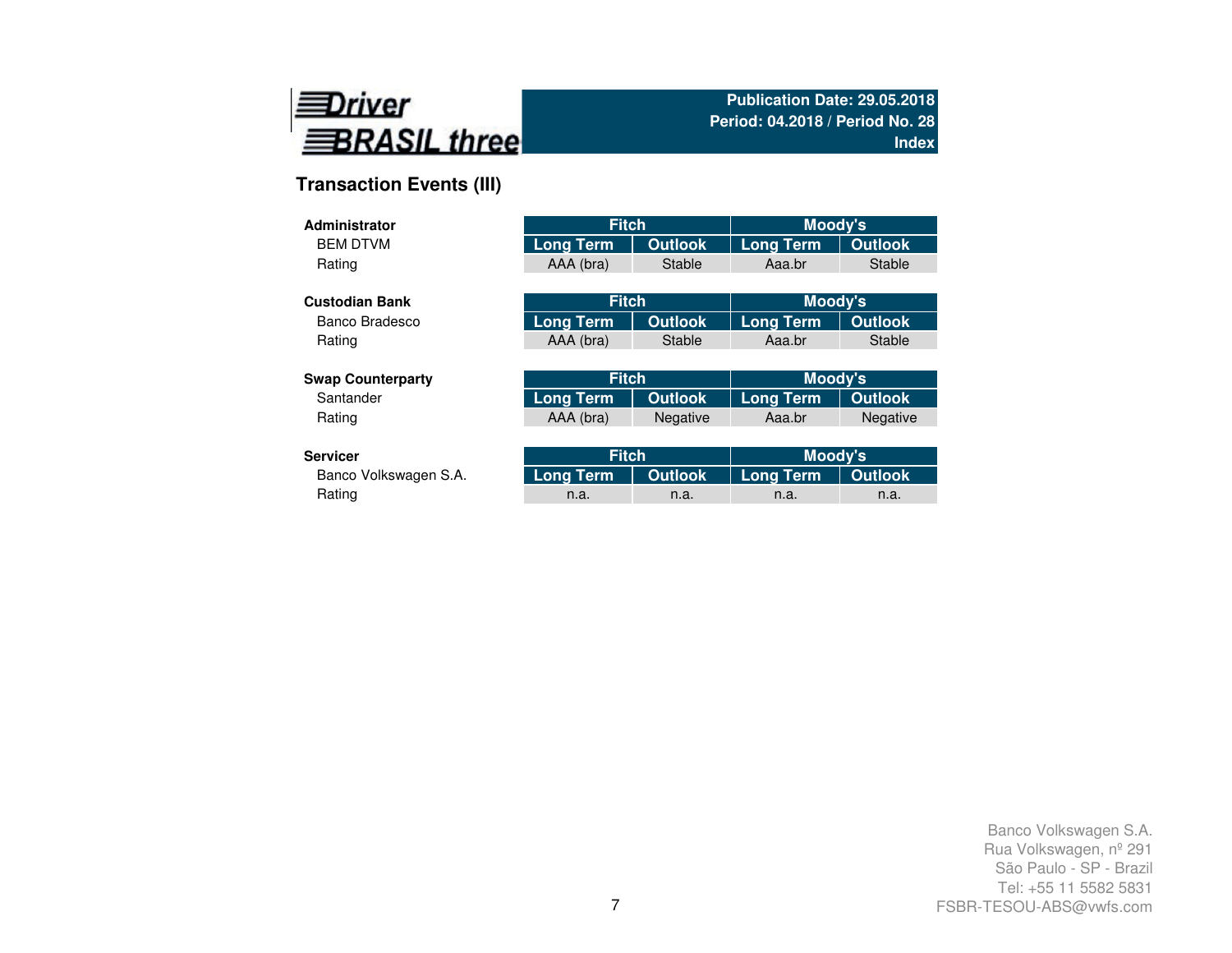

# **Information regarding the Notes I**

| <b>Rating at Issue Date</b>    |     | <b>Senior Quota</b> | <b>Mezzanine Quota</b> |
|--------------------------------|-----|---------------------|------------------------|
| Moody's                        |     | Aaa.br              | Aa2.br                 |
| <b>Fitch Ratings</b>           |     | AAA(bra)            | $A+(bra)$              |
| <b>Current Rating</b>          |     | <b>Senior Quota</b> | <b>Mezzanine Quota</b> |
| Moody's                        |     | Aaa.br              | Aaa.br                 |
| <b>Fitch Ratings</b>           |     | AAA(bra)            | $AA+sf(bra)$           |
| <b>Information on Notes</b>    |     | <b>Senior Quota</b> | <b>Mezzanine Quota</b> |
| Legal maturity date            |     | December 2020       | December 2020          |
| Scheduled Clean Up Call        |     | December 2017       | December 2017          |
| ISIN:                          |     | BRDRVRCTF006        | BRDRVRCTF014           |
| <b>Nominal Amount</b>          | R\$ | 10.000,00           | R\$<br>10.000,00       |
| <b>Information on Interest</b> |     | <b>Senior Quota</b> | <b>Mezzanine Quota</b> |
| Spread/Margin                  |     | $175$ bps           | $285$ bps              |
| <b>Index Rate</b>              |     | Daily CDI           | Daily CDI              |
| Fixed/Floating                 |     | floating            | floating               |
| <b>Current Coupon</b>          |     | Daily CDI + 175     | Daily CDI + 285        |
| Day Count Convention           |     | actual/252          | actual/252             |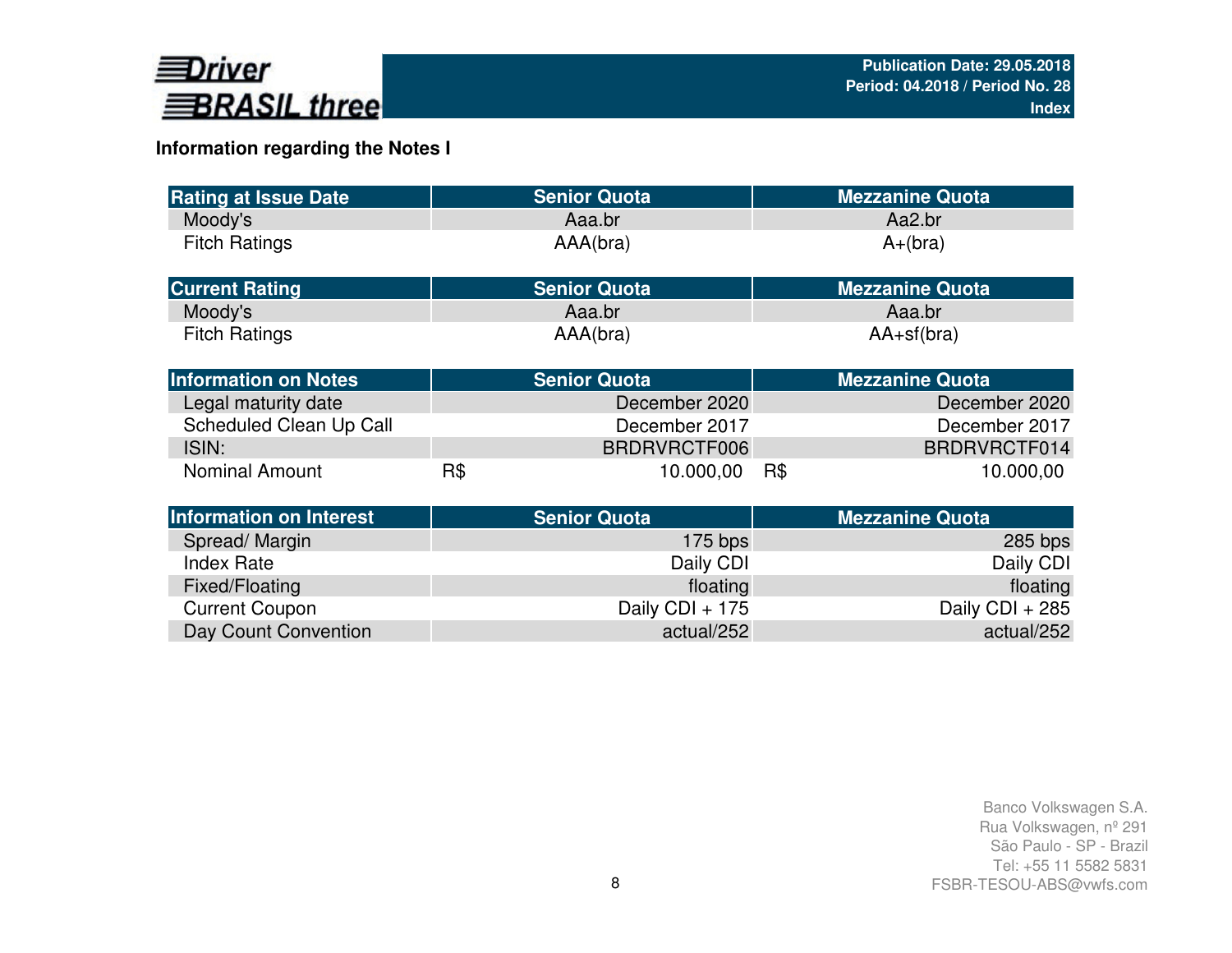

# **Information regarding the Notes II**

| <b>Monthly Period:</b>               | 30/04/2018                  |
|--------------------------------------|-----------------------------|
| Payment Date:                        | 05/04/2018                  |
| Interest Accrual Period (from/until) | 06/03/2018 until 05/04/2018 |
| Days accrued                         | 22                          |
| <b>Index Rate</b>                    | Daily CDI                   |
| Index Rate as of Month End           | $6.39\%$                    |
| Day Count Convention                 | actual/252                  |

| <b>Interest Payments</b>                      |   |                | Senior Quota Mezzanine Quota |           |  |  |
|-----------------------------------------------|---|----------------|------------------------------|-----------|--|--|
| Total Interest Amount of the Reporting Period | R | 260.473,09 R\$ |                              | 13.049.01 |  |  |

| <b>Note Balance</b>                    |      | <b>Senior Quota</b> | <b>Nezzanine Quota</b> |              |  |  |
|----------------------------------------|------|---------------------|------------------------|--------------|--|--|
| Note Balance as of Beginning of Period | R\$  | 38.635.000.00       | R\$                    | 1.707.000.00 |  |  |
| Note Balance as of End of Period       | B\$. | 29.839.500.00       | R\$                    | 1.707.000.00 |  |  |
| <b>Principal Amortization</b>          | R\$  | 8.795.499,98 R\$    |                        | -            |  |  |

| Payments to Investors (per note) |     | <b>Senior Quota</b> | <b>Mezzanine Quota</b> |                          |  |
|----------------------------------|-----|---------------------|------------------------|--------------------------|--|
| Interest                         | R\$ | 2.62                | R\$                    | 8.53                     |  |
| <b>Principal Amortization</b>    | R\$ | 88.52 R\$           |                        | $\overline{\phantom{0}}$ |  |
| Number of Notes                  |     | 99.360              |                        | 1.530                    |  |

| <b>Senior Quota</b> | <b>Mezzanine Quota</b> |
|---------------------|------------------------|
| 7.40%               | 5,97%                  |
| 10.15%              | 6.62%                  |
| $10.00\%$           | 6,60%                  |
|                     |                        |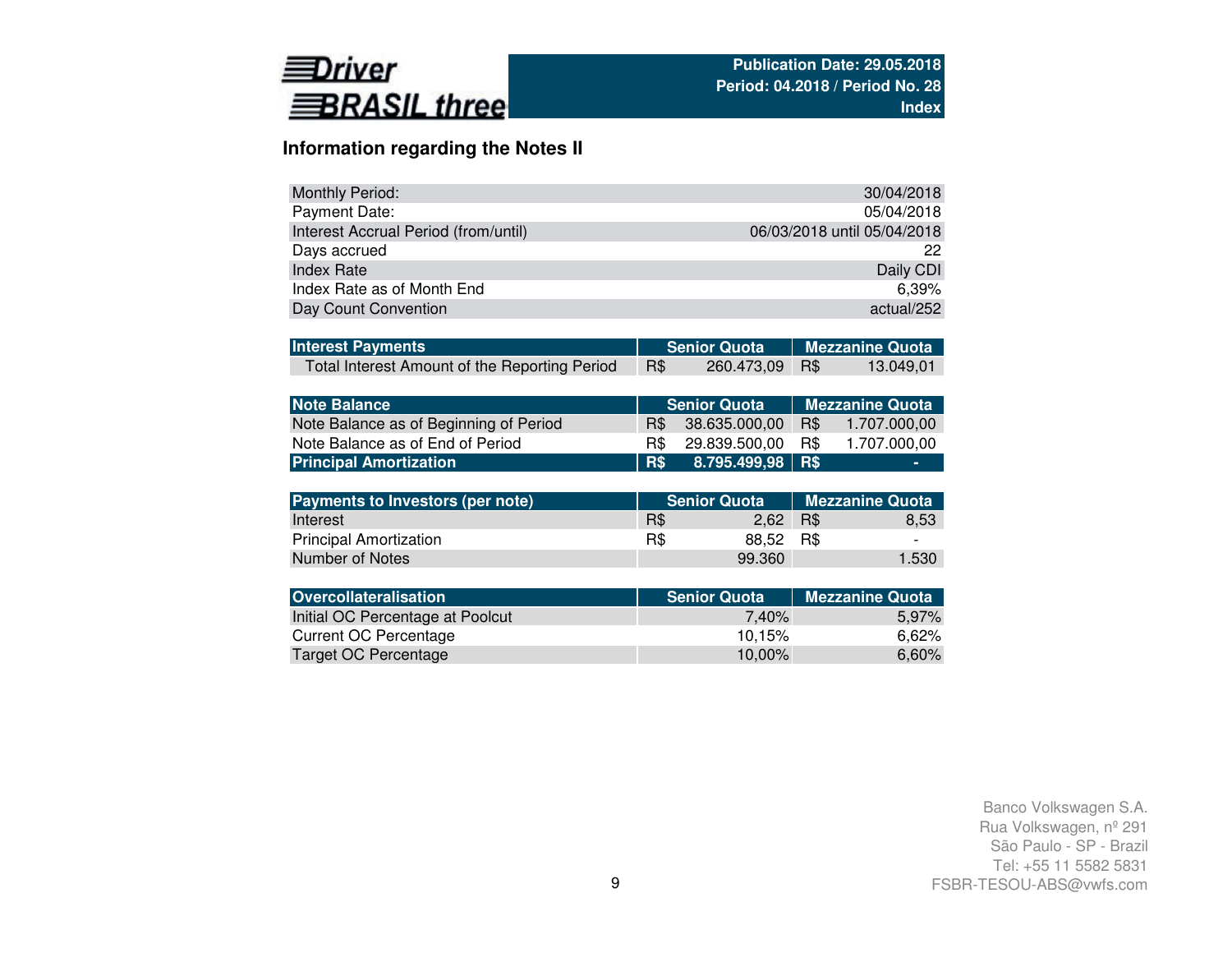

# **Credit Enhancement**

| <b>Credit Enhancement @ Pool-Cut</b> | % of Discounted Principal Balance | Value          |
|--------------------------------------|-----------------------------------|----------------|
| Mezzanine Quota                      | 1,43% R\$                         | 15.300.000,00  |
| Subordinated Quota                   | 8,56% R\$                         | 91.900.000,00  |
| Overcollateralization                | 9,99% R\$                         | 107.200.000,00 |
| Cash Collateral Account              | 1,00% R\$                         | 10.729.813,78  |

# **Calculation of Credit Enhancement**

- The Senior Quota benefits from the Mezzanine, Subordinated Quotas and the Cash Collateral Account;
- The Mezanine Quota benefits from the Subordinated Quota and the Cash Collateral Account;
- The transaction starts with sequential amortisation and therefore initially only the Senior Quota will receive principal payments;

● The transaction switches into pro rata amortisation once an overcollateralisation percentage (i.e. credit enhancement excluding cash collateral) of OC-Percentage for the Senior Quota and OC-Percentage for the Mezanine Quota has been reached.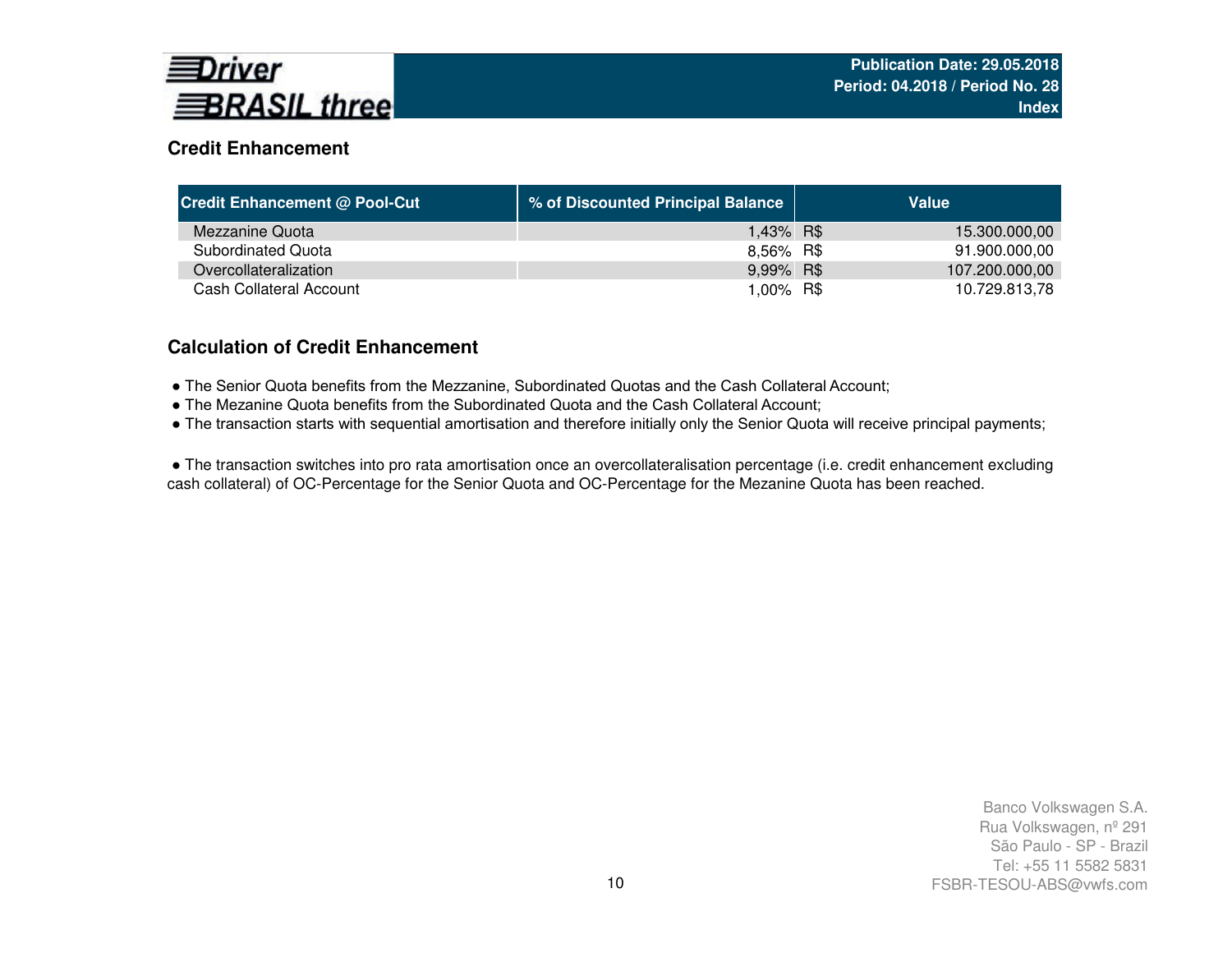

# **Swap Fixing / Waterfall**

7) Redemption Mezzanine Quota

**Remaining Balance from Current Period**

| <b>Amortising Interest Rate Swap</b>      |     | <b>Senior Quota</b>           | <b>Mezzanine Quota</b>        |
|-------------------------------------------|-----|-------------------------------|-------------------------------|
| Initial Principal                         | R\$ | 993.600.000,00                | R\$<br>15.300.000,00          |
| Underlying Principal for Reporting Period | R\$ | 29.839.500,00                 | 1.707.000,00<br>R\$           |
| Paying Leg                                |     | Fix Interest Rate             | <b>Fix Interest Rate</b>      |
| Receiving Leg                             |     | <b>Floating Interest Rate</b> | <b>Floating Interest Rate</b> |
|                                           |     |                               |                               |
| <b>Waterfall</b>                          |     |                               |                               |
| <b>Available Distribution Amount</b>      | R\$ | 20.110.734,75                 |                               |
| 1) Fees                                   | R\$ | (59.311, 69)                  |                               |
| 2) Net Swap Payments                      | R\$ | (264.137,87)                  |                               |
| 3) Interest Senior Quota                  | R\$ | (260.473,09)                  |                               |
| 4) Interest Mezzanine Quota               | R\$ | (13.049, 01)                  |                               |
| 5) Payment to Cash Collateral Account     | R\$ | (10.717.780,68)               |                               |
| 6) Redemption Senior Quota                | R\$ | (8.795.500,00)                |                               |
|                                           |     |                               |                               |

g R\$ (482,42)

**(0,00)**

Party Redemption Mezzanine Quota<br>
8) Redemption Subordinated Quota<br>
8) Redemption Subordinated Quota 9) Remaining Amount Due to Rounding and the state of R\$ (482,42)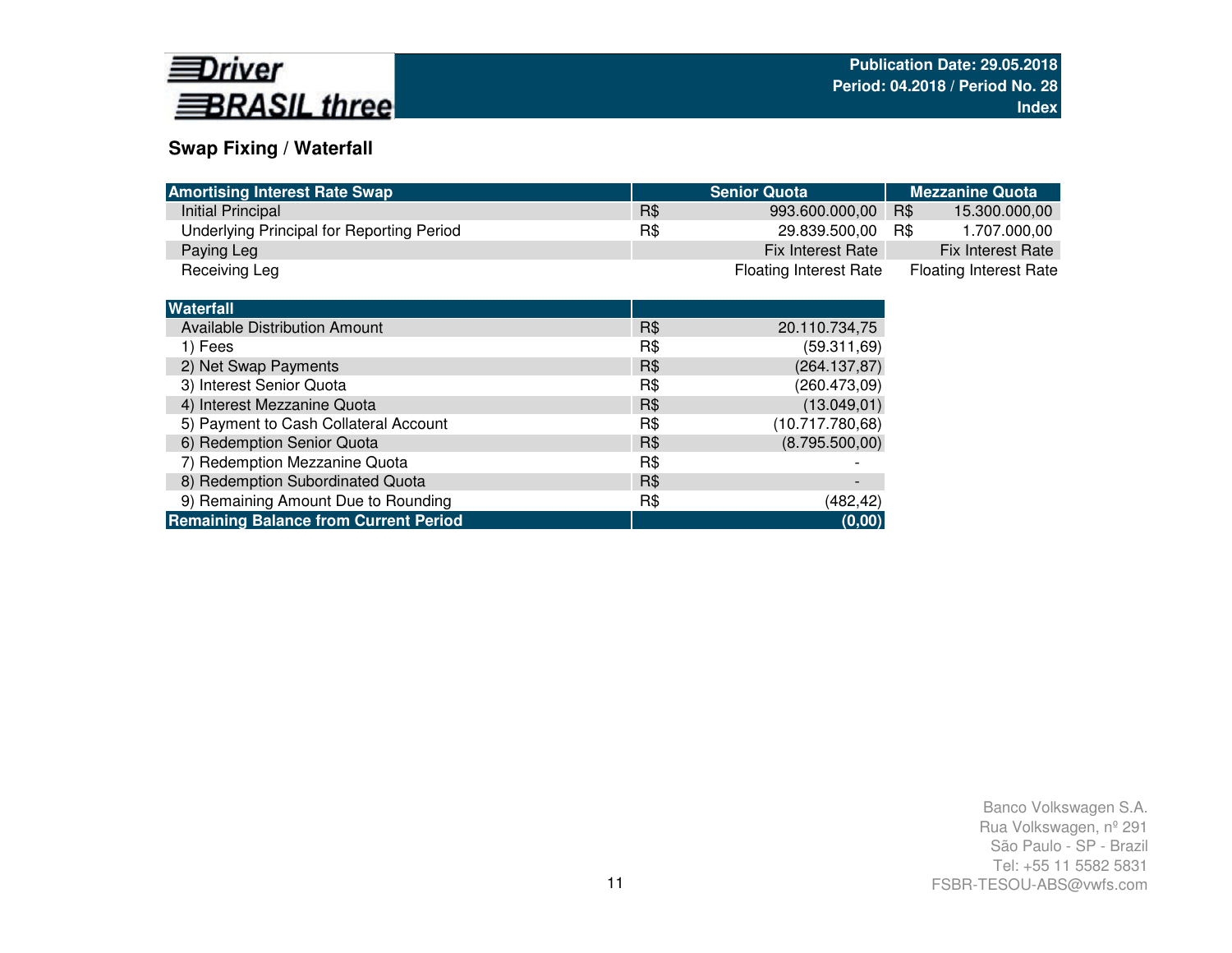

# **Amortisation Profile I\***

|                         | <b>Senior Quota</b>        | <b>Mezzanine Quota</b>     |
|-------------------------|----------------------------|----------------------------|
| <b>Reporting Period</b> | <b>Actual Note Balance</b> | <b>Actual Note Balance</b> |
| Poolcut                 | 993.600.000,00             | 15.300.000,00              |
| 12/2015                 | 993.600.000,00             | 15.300.000,00              |
| 01/2016                 | 993.600.000,00             | 15.300.000,00              |
| 02/2016                 | 858.500.000,00             | 15.300.000,00              |
| 03/2016                 | 800.752.000,00             | 15.300.000,00              |
| 04/2016                 | 738.752.000,00             | 15.300.000,00              |
| 05/2016                 | 684.752.000,00             | 15.300.000,00              |
| 06/2016                 | 635.667.000,00             | 15.300.000,00              |
| 07/2016                 | 577.667.000,00             | 15.300.000,00              |
| 08/2016                 | 527.667.000,00             | 15.300.000,00              |
| 09/2016                 | 480.667.000,00             | 15.300.000,00              |
| 10/2016                 | 436.745.000,00             | 15.300.000,00              |
| 11/2016                 | 401.245.000,00             | 15.150.000,00              |
| 12/2016                 | 362.245.000,00             | 14.150.000,00              |
| 01/2017                 | 326.245.000,00             | 12.150.000,00              |
| 02/2017                 | 293.245.000,00             | 11.150.000,00              |
| 03/2017                 | 270.775.000,00             | 11.150.000,00              |
| 04/2017                 | 232.275.000,00             | 9.150.000,00               |
| 05/2017                 | 206.775.000,00             | 8.150.000,00               |
| 06/2017                 | 181.275.000,00             | 6.890.000,00               |
| 07/2017                 | 158.500.000,00             | 6.290.000,00               |
| 08/2017                 | 134.900.000,00             | 5.657.000,00               |
| 09/2017                 | 113.900.000,00             | 4.857.000,00               |
| 10/2017                 | 97.900.000,00              | 3.857.000,00               |
| 11/2017                 | 83.400.000,00              | 3.607.000,00               |
| 12/2017                 | 68.174.000,00              | 3.607.000,00               |
| 01/2018                 | 55.135.000,00              | 3.607.000,00               |
| 02/2018                 | 47.135.000,00              | 2.107.000,00               |
| 03/2018                 | 38.635.000,00              | 1.707.000,00               |
| 04/2018                 | 29.839.500,00              | 1.707.000,00               |
| 05/2018                 | 12.986.626,72              | 1.707.000,00               |
| 06/2018                 | 5.240.341,10               | 1.707.000,00               |
| 07/2018                 |                            | 2.580.768,79               |
| 08/2018                 |                            |                            |

<sup>+</sup>Based on the following assumptions: CPR of 14,5%, Net Losses at 1,25%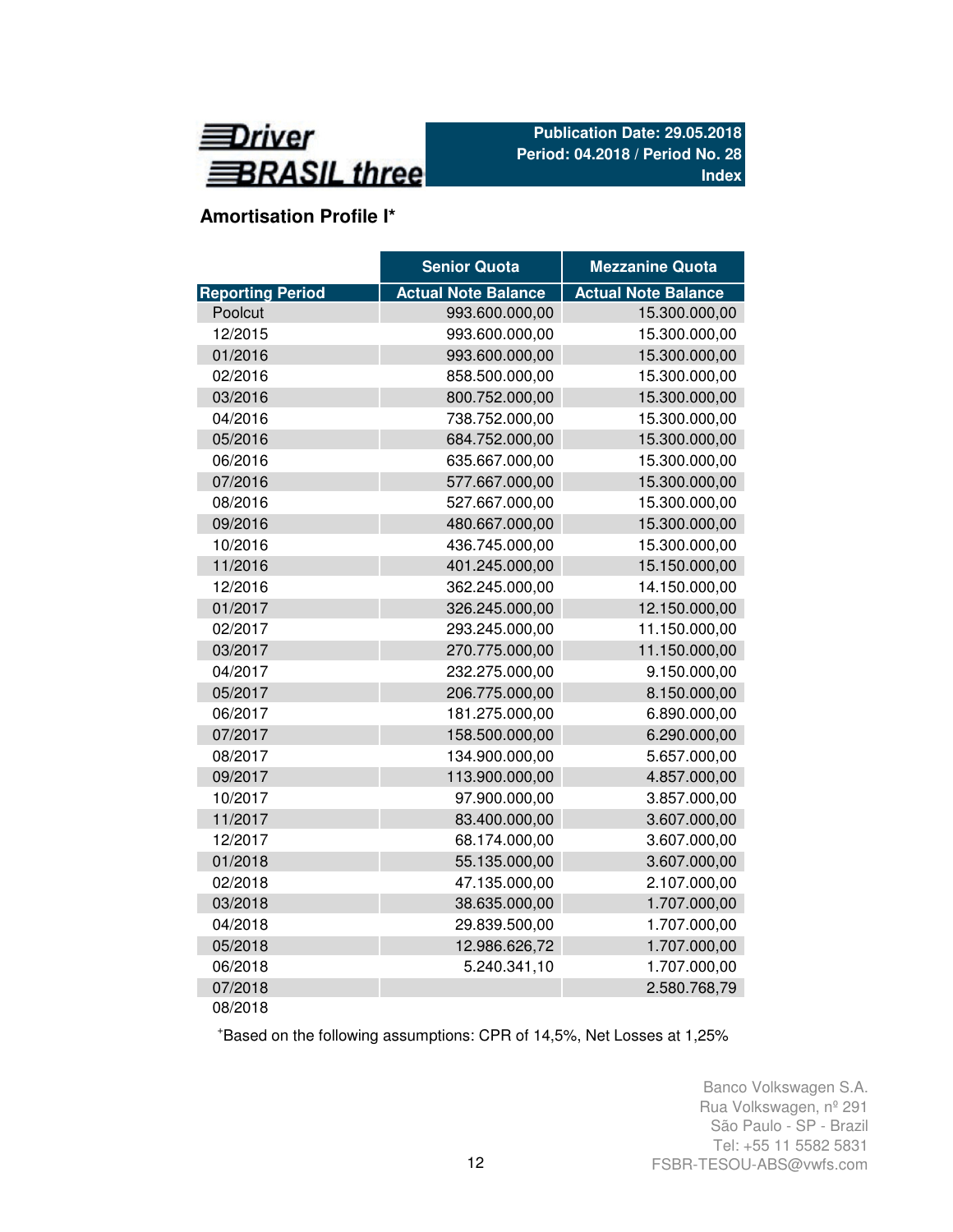

## **Amortisation Profile II**

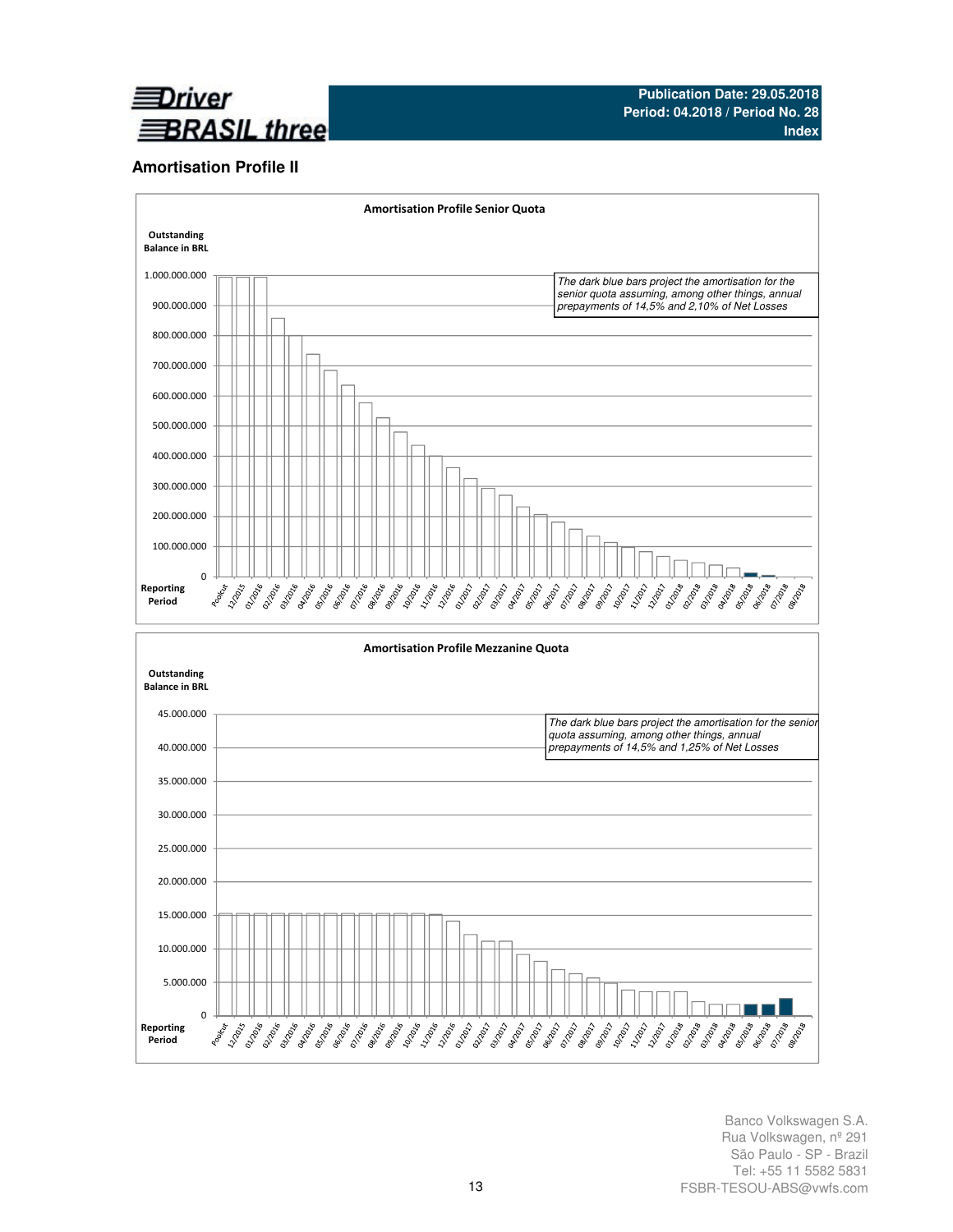

## **Run Out Schedule I**

| <b>Payment Date</b> | <b>Remaining Interest</b> |              | <b>Outstanding Discounted</b><br><b>Principal Balance</b> | <b>ABS Remaining</b><br><b>Nominal</b> |            |               |  |
|---------------------|---------------------------|--------------|-----------------------------------------------------------|----------------------------------------|------------|---------------|--|
| arrears             | R\$                       | 266.579,81   | R\$                                                       | 3.140.533,91                           | R\$        | 3.407.113,72  |  |
| 05/2018             | R\$                       | 361.879,14   | R\$                                                       | 6.140.549,39                           | R\$        | 6.502.428,53  |  |
| 06/2018             | <b>R\$</b>                | 278.228,21   | R\$                                                       | 5.463.081,74                           | <b>R\$</b> | 5.741.309,95  |  |
| 07/2018             | R\$                       | 199.871,55   | R\$                                                       | 4.701.247,46                           | R\$        | 4.901.119,01  |  |
| 08/2018             | <b>R\$</b>                | 132.560,41   | R\$                                                       | 3.668.737,58                           | R\$        | 3.801.297,99  |  |
| 09/2018             | R\$                       | 79.843,89    | R\$                                                       | 2.651.217,63                           | R\$        | 2.731.061,52  |  |
| 10/2018             | R\$                       | 41.708,85    | R\$                                                       | 1.639.149,89                           | R\$        | 1.680.858,74  |  |
| 11/2018             | R\$                       | 18.182,08    | R\$                                                       | 1.018.161,60                           | R\$        | 1.036.343,68  |  |
| 12/2018             | R\$                       | 3.608,63     | R\$                                                       | 253.891,51                             | R\$        | 257.500,14    |  |
| <b>Total</b>        | R\$                       | 1.382.462,57 | R\$                                                       | 28.676.570,71                          | R\$        | 30.059.033,28 |  |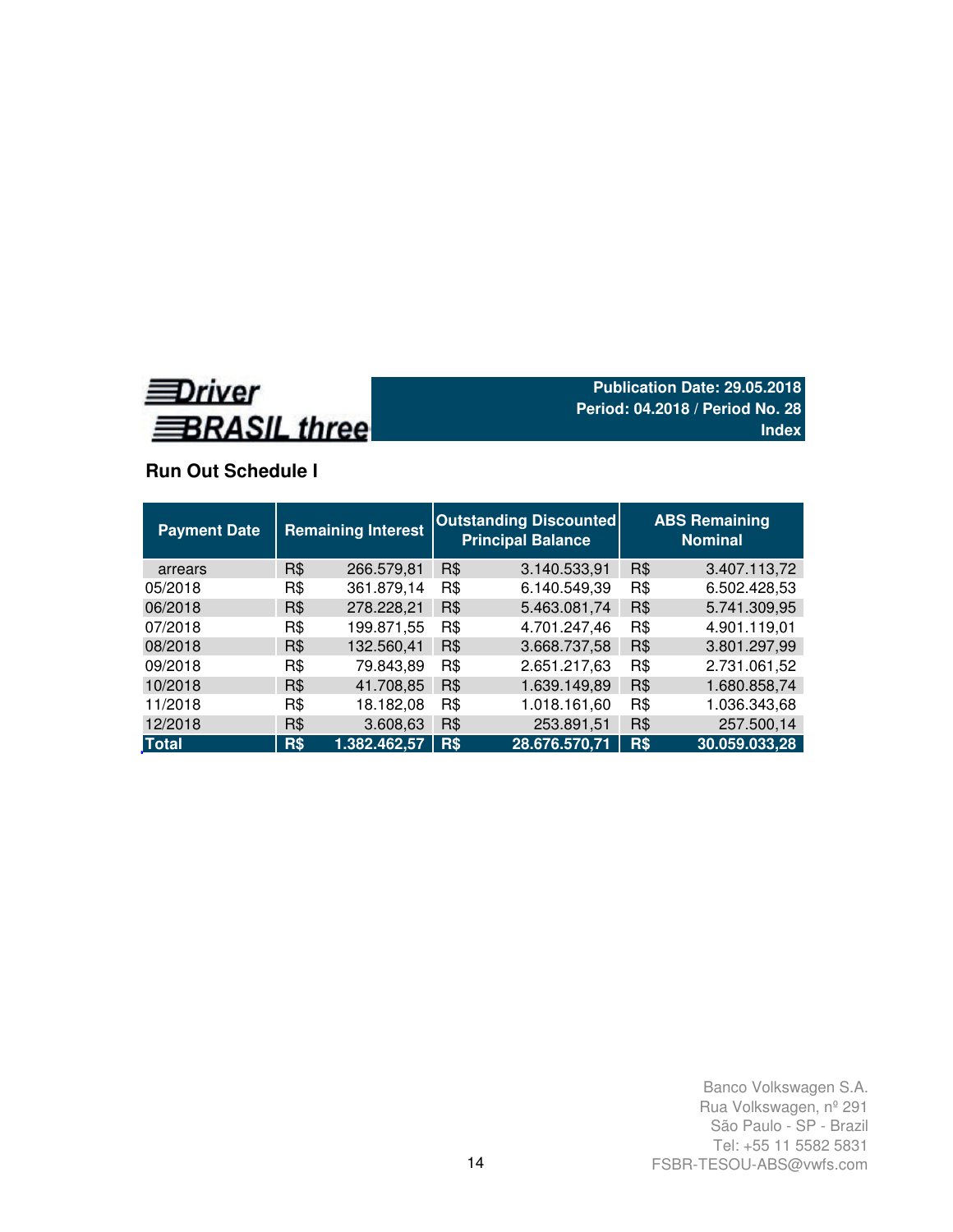

## **Run Out Schedule II**



FSBR-TESOU-ABS@vwfs.com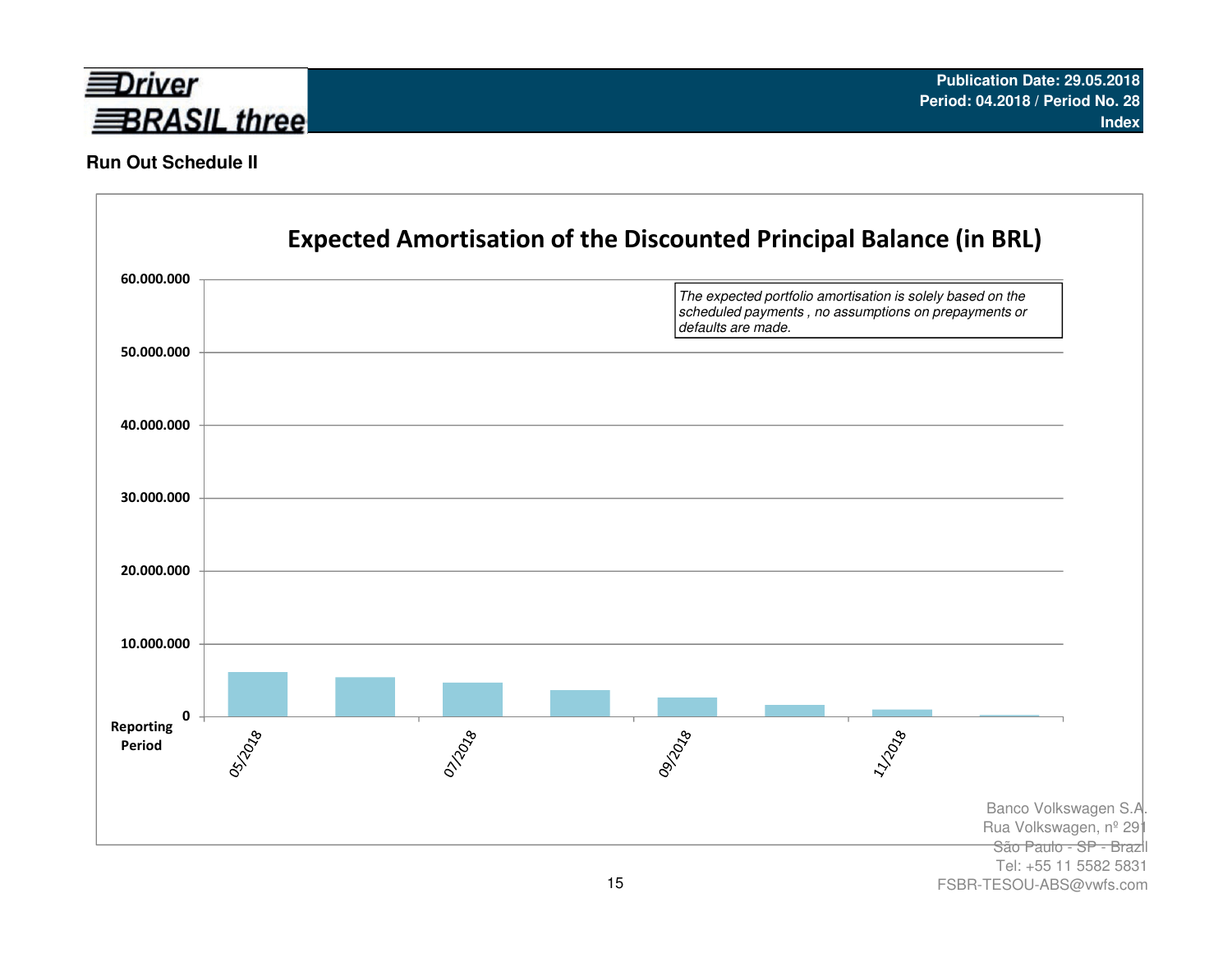## **Overview Outstanding Contracts**

| <b>Status</b>              | Number of<br><b>Contracts</b> | <b>Outstanding Discounted</b><br><b>Principal Balance</b> |
|----------------------------|-------------------------------|-----------------------------------------------------------|
| <b>Beginning of Period</b> | 10.517 R\$                    | 36.792.446.93                                             |
| End of Period              | 9.179 R\$                     | 28.676.570.71                                             |
| Total                      | 1.338 R\$                     | 8.115.876.22                                              |
|                            |                               |                                                           |

| Walk b/w BOP and EOP    | <b>Number of</b><br><b>Contracts</b> |
|-------------------------|--------------------------------------|
| <b>Early Settlement</b> | 326                                  |
| Write-Off               | 25                                   |
| End of Term             | 985                                  |
| Renegotiation           | 2                                    |
| Total                   | 1.338                                |

| Total Portfolio as of Beginning of Period |                  |  |                                                                        | <b>Type of Car</b> |     |                                                           |                  |                     |                                                                                                                                          | <b>Customer Type</b> |        |                          |                  |     |                          |  |  |
|-------------------------------------------|------------------|--|------------------------------------------------------------------------|--------------------|-----|-----------------------------------------------------------|------------------|---------------------|------------------------------------------------------------------------------------------------------------------------------------------|----------------------|--------|--------------------------|------------------|-----|--------------------------|--|--|
|                                           |                  |  |                                                                        | <b>New Vehicle</b> |     |                                                           |                  | <b>Used Vehicle</b> |                                                                                                                                          |                      | Retail |                          |                  |     | Corporate                |  |  |
| <b>Contract Status Development</b>        | <b>Contracts</b> |  | Number of Outstanding Discounted Number of<br><b>Principal Balance</b> | <b>Contracts</b>   |     | <b>Outstanding Discounted</b><br><b>Principal Balance</b> | <b>Contracts</b> |                     | Number of   Outstanding Discounted   Number of   Outstanding Discounted   Number of   Outstanding Discounted<br><b>Principal Balance</b> | <b>Contracts</b>     |        | <b>Principal Balance</b> | <b>Contracts</b> |     | <b>Principal Balance</b> |  |  |
| Current                                   | 7.770 R\$        |  | 25.499.559.50                                                          | 6.523 R\$          |     | 22.092.164.33                                             | 1.247 R\$        |                     | 3.407.395.17                                                                                                                             | 7.362 R\$            |        | 23.792.607,39            | 408 R\$          |     | 1.706.952,11             |  |  |
| Early Settlement                          | 21.619 R\$       |  |                                                                        | 18.736 R\$         |     |                                                           | 2.883 R\$        |                     |                                                                                                                                          | 19.891 R\$           |        |                          | 1.728 R\$        |     |                          |  |  |
| Delinquent                                | 2.747 R\$        |  | 11.292.887.43                                                          | 2.217 R\$          |     | 9.436.003.98                                              | 530 R\$          |                     | 1.856.883.45                                                                                                                             | 2.540 R\$            |        | 10.101.136.39            | 207 R\$          |     | 1.191.751.04             |  |  |
| Write Off                                 | 372 R\$          |  |                                                                        | 296                |     |                                                           | 76               |                     |                                                                                                                                          | 333                  |        |                          | 39               |     |                          |  |  |
| End of Term                               | 44.678 R\$       |  |                                                                        | 40.801 R\$         |     | $\sim$                                                    | 3.877 R\$        |                     | $\sim$                                                                                                                                   | 39.166 R\$           |        | $\sim$                   | 5.512 R\$        |     | $\sim$                   |  |  |
| Renegotiation                             | 249 R\$          |  |                                                                        | 219                | R\$ |                                                           |                  | 30 R\$              |                                                                                                                                          | 235 R\$              |        |                          | 14               | R\$ |                          |  |  |
| <b>Total</b>                              | 10.517 R\$       |  | 36.792.446.93                                                          | 8.740 R\$          |     | 31.528.168.31                                             | 1.777 R\$        |                     | 5.264.278.62                                                                                                                             | 9.902 R\$            |        | 33.893.743.78            | 615 R\$          |     | 2.898.703,15             |  |  |

| <b>Total Portfolio as of End of Period</b> |                               |                          |                  |             |                                                                                                                                                                                                                         | <b>Type of Car</b> |                     |                          | <b>Customer Type</b> |           |                          |                  |         |                          |  |  |
|--------------------------------------------|-------------------------------|--------------------------|------------------|-------------|-------------------------------------------------------------------------------------------------------------------------------------------------------------------------------------------------------------------------|--------------------|---------------------|--------------------------|----------------------|-----------|--------------------------|------------------|---------|--------------------------|--|--|
|                                            |                               |                          |                  |             |                                                                                                                                                                                                                         |                    | <b>Used Vehicle</b> |                          |                      | Retail    |                          |                  |         | Corporate                |  |  |
| <b>Contract Status Development</b>         | Number of<br><b>Contracts</b> | <b>Principal Balance</b> | <b>Contracts</b> |             | Outstanding Discounted Number of Outstanding Discounted Number of Outstanding Discounted Number of Outstanding Discounted Number of Outstanding Discounted Number of Outstanding Discounted<br><b>Principal Balance</b> | <b>Contracts</b>   |                     | <b>Principal Balance</b> | <b>Contracts</b>     |           | <b>Principal Balance</b> | <b>Contracts</b> |         | <b>Principal Balance</b> |  |  |
| Current                                    | 6.480 R\$                     | 18.712.286.35            |                  | 5.457 R\$   | 16.271.335.54                                                                                                                                                                                                           | 1.023 R\$          |                     | 2.440.950.81             | 6.147 R\$            |           | 17.465.959.47            | 333 R\$          |         | 1.246.326.88             |  |  |
| Early Settlement                           | 21.945 R\$                    |                          |                  | 19.009 R\$  |                                                                                                                                                                                                                         | 2.936 R\$          |                     |                          | 20.204 R\$           |           |                          | 1.741 R\$        |         |                          |  |  |
| Delinquent                                 | 2.699 R\$                     | 9.964.284.36             |                  | 2.176 R\$   | 8.323.415.87                                                                                                                                                                                                            |                    | 523 R\$             | 1.640.868.49             | 2.505 R\$            |           | 8.983.971.99             | 194 R\$          |         | 980.312.37               |  |  |
| Write Off                                  | 397 R\$                       |                          | 317              |             |                                                                                                                                                                                                                         | 80                 |                     |                          | 355                  |           |                          | 42               |         |                          |  |  |
| End of Term                                | 45.663 R\$                    |                          |                  | 41.612 R\$  |                                                                                                                                                                                                                         | 4.051 R\$          |                     | $\sim$                   | 40.079 R\$           |           |                          | 5.584 R\$        |         |                          |  |  |
| Renegotiation                              | 251                           | R\$                      | 221              | R\$         |                                                                                                                                                                                                                         | 30                 | R\$                 |                          | 237                  | <b>BS</b> |                          |                  | 14 R\$  |                          |  |  |
| <b>Total</b>                               | 9.179 RS                      | 28.676.570.71            |                  | $7.633$ R\$ | 24.594.751.41                                                                                                                                                                                                           | $1.546$ R\$        |                     | 4.081.819.30             | 8.652 R\$            |           | 26.449.931.46            |                  | 527 R\$ | 2.226.639.25             |  |  |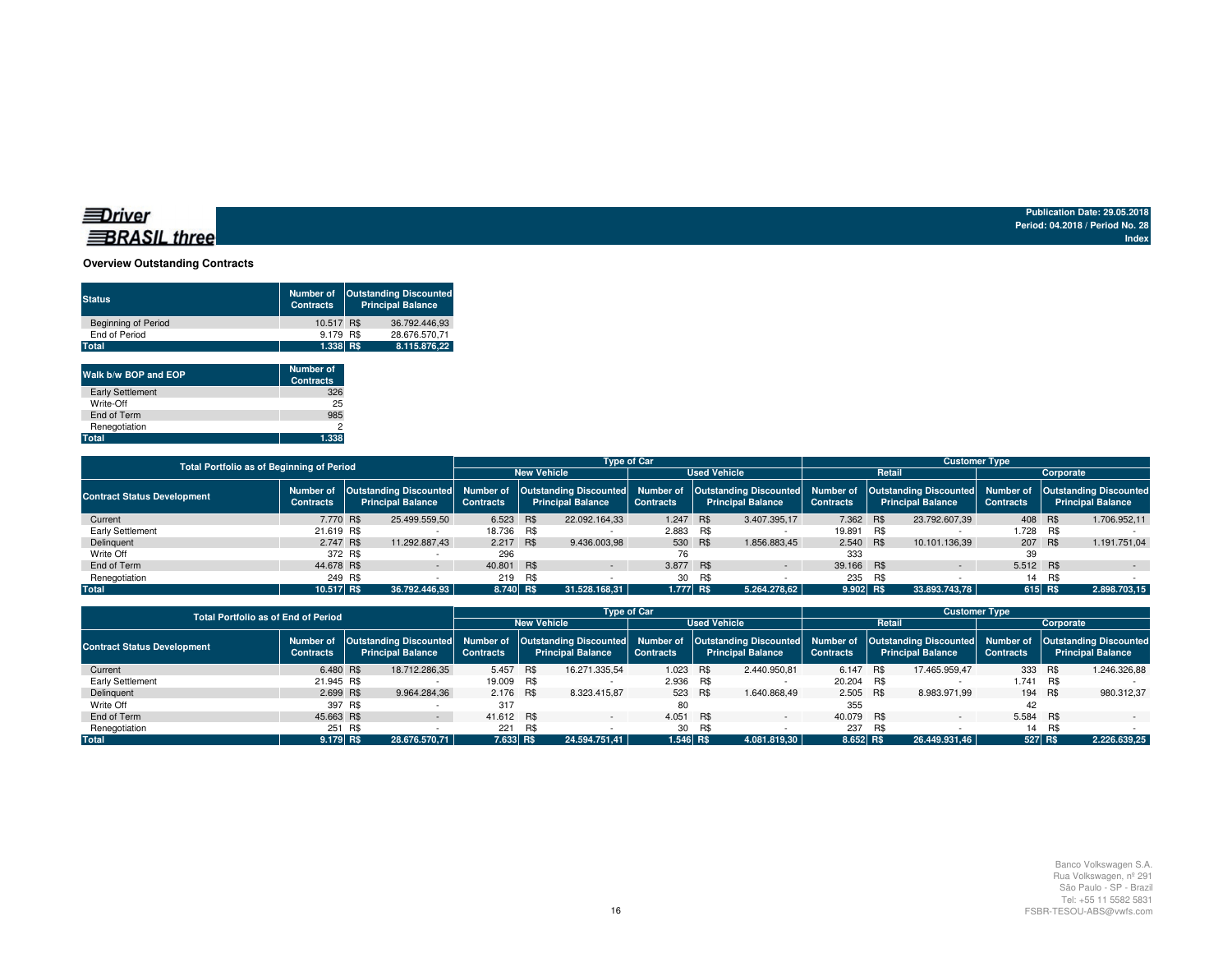| ≡Driver             |  |
|---------------------|--|
| <b>BRASIL</b> three |  |

#### **Delinquencies**

|                            | <b>Delinquent Contracts</b>   |                                   |     |                                                    |                                                                       |                                           |         | <b>Type of Car</b>                                        |                               |        |                                                    |                                      |        | <b>Customer Type</b>                               |                               |        |                                                           |  |
|----------------------------|-------------------------------|-----------------------------------|-----|----------------------------------------------------|-----------------------------------------------------------------------|-------------------------------------------|---------|-----------------------------------------------------------|-------------------------------|--------|----------------------------------------------------|--------------------------------------|--------|----------------------------------------------------|-------------------------------|--------|-----------------------------------------------------------|--|
|                            |                               |                                   |     |                                                    |                                                                       | <b>New Vehicle</b><br><b>Used Vehicle</b> |         |                                                           |                               |        | Retail<br>Corporate                                |                                      |        |                                                    |                               |        |                                                           |  |
| <b>Delinquency Profile</b> | Number of<br><b>Contracts</b> | Percentage of<br><b>Contracts</b> |     | Outstanding Discounted<br><b>Principal Balance</b> | <b>Percentage of</b><br><b>Discounted</b><br><b>Principal Balance</b> | <b>Number</b> of<br><b>Contracts</b>      |         | <b>Outstanding Discounted</b><br><b>Principal Balance</b> | Number of<br><b>Contracts</b> |        | Outstanding Discounted<br><b>Principal Balance</b> | <b>Number of</b><br><b>Contracts</b> |        | Outstanding Discounted<br><b>Principal Balance</b> | Number of<br><b>Contracts</b> |        | <b>Outstanding Discounted</b><br><b>Principal Balance</b> |  |
| from $1 - 14$ days         | 2.197                         | 81,49% R\$                        |     | 1.655.700.62                                       | 52,80%                                                                | 1.806 R\$                                 |         | 1.400.004.04                                              | 391 R\$                       |        | 255.696,58                                         | 2.052 R\$                            |        | 1.511.352.61                                       | 145 R\$                       |        | 144.348.01                                                |  |
| from $15 - 30$ days        |                               | $0.00\%$                          | R\$ |                                                    | $0.00\%$                                                              |                                           |         |                                                           |                               |        |                                                    |                                      |        |                                                    |                               |        |                                                           |  |
| from $31 - 60$ days        | 133                           | 4,93% R\$                         |     | 185.140.70                                         | 5,90%                                                                 |                                           | 98 R\$  | 144.254.50                                                |                               | 35 R\$ | 40.886.20                                          | 116 R\$                              |        | 153.614.80                                         |                               | 17 R\$ | 31.525,90                                                 |  |
| from $61 - 90$ days        | 73                            | 2.71% R\$                         |     | 150.238.03                                         | 4,79%                                                                 |                                           | 50 R\$  | 113.718.91                                                |                               | 23 R\$ | 36.519.12                                          |                                      | 64 R\$ | 116.697.15                                         |                               | 9 R\$  | 33.540,88                                                 |  |
| from 91 - 120 days         | 36                            | 1.34% R\$                         |     | 91.055,29                                          | 2,90%                                                                 |                                           | 28 R\$  | 66.616.68                                                 |                               | 8 R\$  | 24.438.61                                          |                                      | 33 R\$ | 81.487.39                                          |                               | 3 R\$  | 9.567,90                                                  |  |
| from 121 - 150 days        | 29                            | 1.08% R\$                         |     | 69.358,24                                          | 2,21%                                                                 |                                           | 21 R\$  | 56.094.24                                                 |                               | 8 R\$  | 13.264.00                                          |                                      | 28 R\$ | 68.141.70                                          |                               | R\$    | 1.216,54                                                  |  |
| from 151 - 180 days        | 29                            | 1.08% R\$                         |     | 85,270,29                                          | 2.72%                                                                 |                                           | 22 R\$  | 67.017.04                                                 |                               | 7 R\$  | 18.253.25                                          |                                      | 28 R\$ | 79.691.42                                          |                               | ∣ R\$  | 5.578.87                                                  |  |
| from 181 - 360 days        | 162                           | 6.01% R\$                         |     | 796.673,09                                         | 25,40%                                                                |                                           | 120 R\$ | 647.652.12                                                |                               | 42 R\$ | 149.020.97                                         | 146 R\$                              |        | 660.188,32                                         |                               | 16 R\$ | 136.484.77                                                |  |
| from 361 - 720 days        | 37                            | 1,37% R\$                         |     | 102.477.87                                         | 3,27%                                                                 |                                           | 28 R\$  | 63.245.50                                                 |                               | 9 R\$  | 39.232.37                                          |                                      | 35 R\$ | 96.703.39                                          |                               | 2 R\$  | 5.774,48                                                  |  |
| Total                      | 2.696                         | 100.00% R\$                       |     | 3.135.914.13                                       | 100,00%                                                               | 2.173 RS                                  |         | 2.558.603.03                                              | 523 R\$                       |        | 577.311.10                                         | 2.502 RS                             |        | 2.767.876.78                                       | $194$ R\$                     |        | 368.037,35                                                |  |

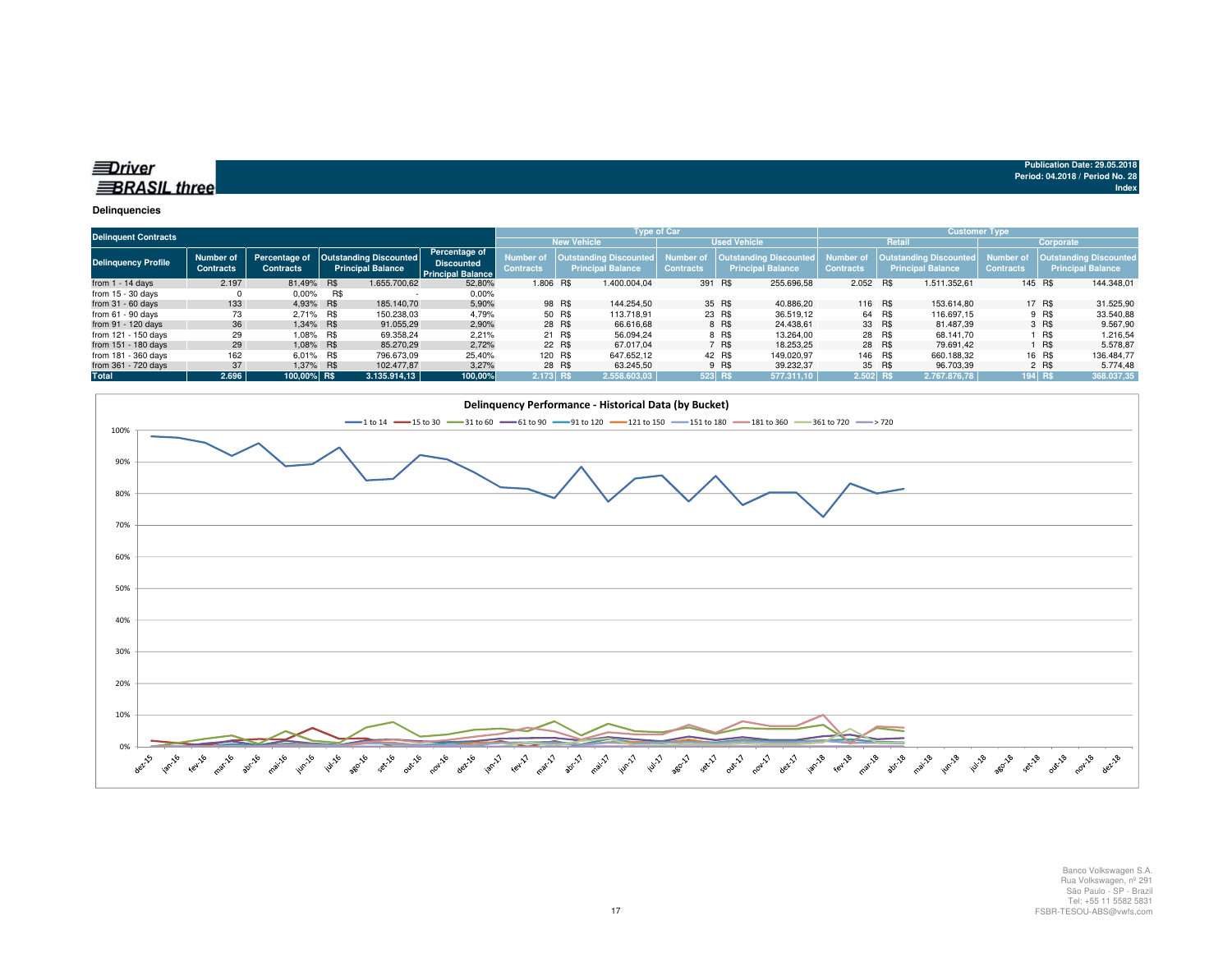

# **Recoveries**

| <b>Relevant Pool-Cut Data</b>      |                  |  |  |  |  |  |  |  |  |
|------------------------------------|------------------|--|--|--|--|--|--|--|--|
| Number of Contracts                | 59.260           |  |  |  |  |  |  |  |  |
| <b>Outstanding Nominal Balance</b> | 1.257.875.331.98 |  |  |  |  |  |  |  |  |

| $(+)$<br>Outstanding<br>Nominal Balance at  <br>Day of Write Off | $(-)$<br><b>Prior</b><br>Transactions/<br><b>Negotiations</b> | $(-)$<br><b>Recoveries</b> | $(-)$    | $(=\)$<br>Discounts for   Current Outstanding<br>   for Current Period   Current Period   Nominal Balance |
|------------------------------------------------------------------|---------------------------------------------------------------|----------------------------|----------|-----------------------------------------------------------------------------------------------------------|
| R\$                                                              | R\$                                                           | R\$                        | R\$<br>- | R\$                                                                                                       |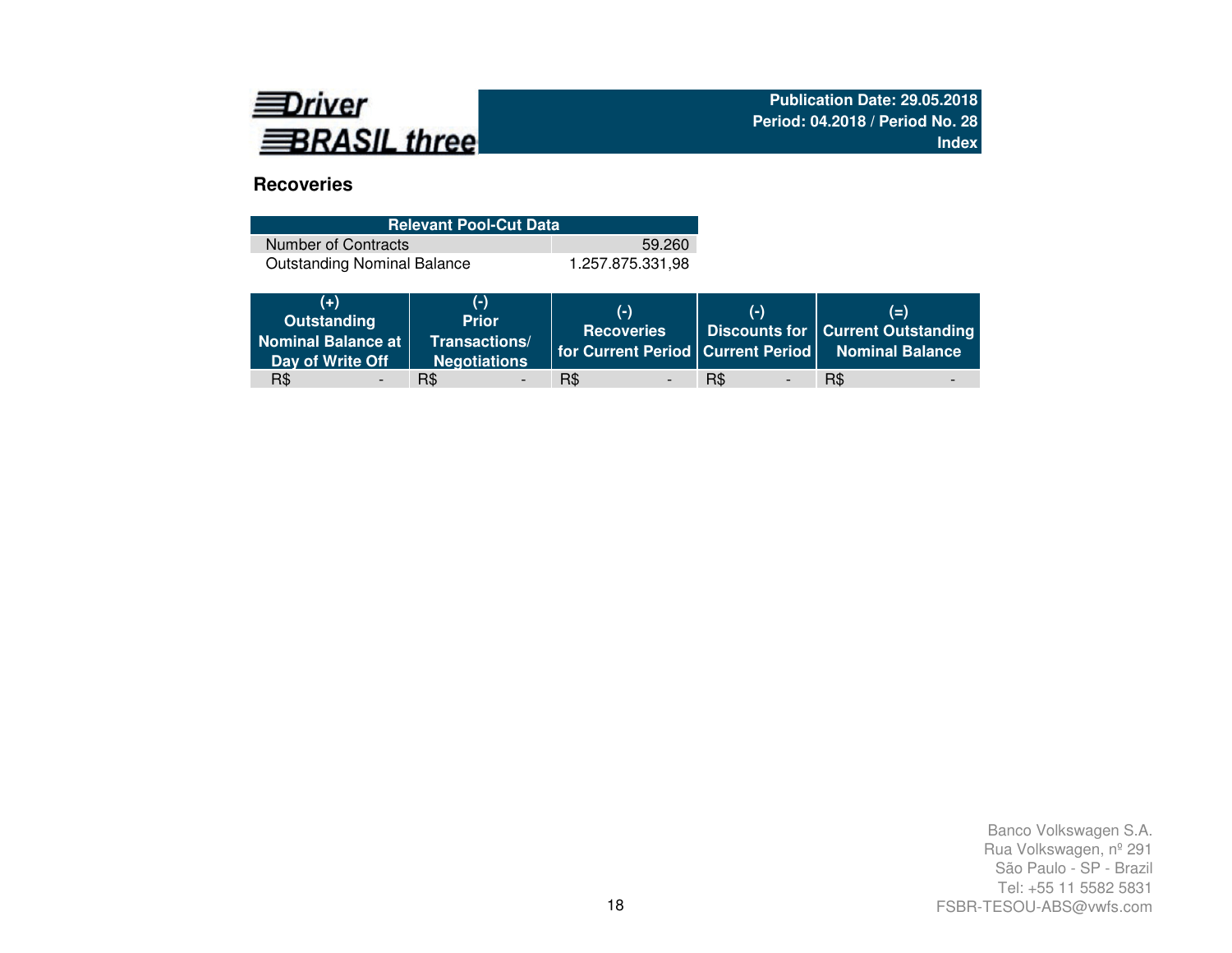**Pool Data I**

|                                                         |                               |                  | <b>Total Porfolio</b>                                                   |                                                                   | <b>Tvpe of Car</b>                        |        |                                                                            |                  |        |                                                                     | <b>Customer Type</b> |           |                                                           |                               |                                                           |  |
|---------------------------------------------------------|-------------------------------|------------------|-------------------------------------------------------------------------|-------------------------------------------------------------------|-------------------------------------------|--------|----------------------------------------------------------------------------|------------------|--------|---------------------------------------------------------------------|----------------------|-----------|-----------------------------------------------------------|-------------------------------|-----------------------------------------------------------|--|
|                                                         |                               |                  |                                                                         |                                                                   | <b>New Vehicle</b><br><b>Used Vehicle</b> |        |                                                                            |                  |        | Retail                                                              |                      | Corporate |                                                           |                               |                                                           |  |
| <b>Distribution by</b><br><b>Contract Concentration</b> | Number of<br><b>Contracts</b> | <b>Contracts</b> | <b>Percentage of Outstanding Discounted</b><br><b>Principal Balance</b> | Percentage of<br><b>Discounted</b><br>Principal<br><b>Balance</b> | Contracts                                 |        | Number of   Outstanding Discounted   Number of<br><b>Principal Balance</b> | <b>Contracts</b> |        | <b>Outstanding Discounted</b> Number of<br><b>Principal Balance</b> | <b>Contracts</b>     |           | <b>Outstanding Discounted</b><br><b>Principal Balance</b> | Number of<br><b>Contracts</b> | <b>Dutstanding Discounted</b><br><b>Principal Balance</b> |  |
|                                                         | 8.823                         | 96.12% R\$       | 27.434.738.89                                                           | 95.67%                                                            | 7.303 R\$                                 |        | 23.445.598.36                                                              | 1.520 R\$        |        | 3.989.140.53                                                        | 8.446 R\$            |           | 25.774.866.14                                             | 377                           | 1.659.873                                                 |  |
| $2 - 3$                                                 | 329                           | 3.58% R\$        | 1.130.696,48                                                            | 3,94%                                                             | 303 R\$                                   |        | 1.038.017,71                                                               |                  | 26 R\$ | 92.678.77                                                           | 206 R\$              |           | 675.065,32                                                | 123                           | 455.631                                                   |  |
| $4 - 5$                                                 | 16                            | 0.17% R\$        | 78.362.09                                                               | 0,27%                                                             |                                           | 16 R\$ | 78.362.09                                                                  |                  | 0 R\$  |                                                                     |                      | 0 R\$     |                                                           | 16                            | 78.362                                                    |  |
| $6 - 10$                                                |                               | $0.09\%$ R\$     | 26.528.90                                                               | 0.09%                                                             |                                           | 8 R\$  | 26.528.90                                                                  |                  | 0 R\$  |                                                                     |                      | $0$ R\$   |                                                           |                               | 26.529                                                    |  |
| >10                                                     |                               | $0.03\%$ R\$     | 6.244.35                                                                | 0,02%                                                             |                                           | 3 R\$  | 6.244.35                                                                   |                  | 0 R\$  |                                                                     |                      | $0$ R\$   |                                                           |                               | 6.244                                                     |  |
| <b>Total</b>                                            | 9.179                         | 100,00% R\$      | 28.676.570.71                                                           | 100,00%                                                           | 7.633 RS                                  |        | 24.594.751.41                                                              | $1.546$ RS       |        | 4.081.819.30                                                        | $8.652$ RS           |           | 26.449.931.46                                             |                               | 527 RS<br>2.226.639,25                                    |  |

|                                             |                           |                  | <b>Total Porfolio</b>                                            |                                                                   | Type of Car                          |            |                                                           |                                      |         |                                                           | <b>Customer Type</b>                 |         |                                                           |                                      |           |                                                           |
|---------------------------------------------|---------------------------|------------------|------------------------------------------------------------------|-------------------------------------------------------------------|--------------------------------------|------------|-----------------------------------------------------------|--------------------------------------|---------|-----------------------------------------------------------|--------------------------------------|---------|-----------------------------------------------------------|--------------------------------------|-----------|-----------------------------------------------------------|
|                                             |                           |                  |                                                                  |                                                                   |                                      |            | <b>New Vehicle</b>                                        |                                      |         | <b>Used Vehicle</b>                                       |                                      | Retail  |                                                           |                                      | Corporate |                                                           |
| <b>Distribution by largest</b><br>customers | Contract<br>Concentration | <b>Contracts</b> | Percentage of Outstanding Discounted<br><b>Principal Balance</b> | Percentage of<br><b>Discounted</b><br>Principal<br><b>Balance</b> | <b>Number of</b><br><b>Contracts</b> |            | <b>Outstanding Discounted</b><br><b>Principal Balance</b> | <b>Number of</b><br><b>Contracts</b> |         | <b>Outstanding Discounted</b><br><b>Principal Balance</b> | <b>Number of</b><br><b>Contracts</b> |         | <b>Outstanding Discounted</b><br><b>Principal Balance</b> | <b>Number of</b><br><b>Contracts</b> |           | <b>Outstanding Discounted</b><br><b>Principal Balance</b> |
|                                             |                           | 0.01% R\$        | 33.380,73                                                        | 0,12%                                                             |                                      | <b>R\$</b> | 33.380,73                                                 |                                      | $0$ R\$ | $\sim$                                                    |                                      | 0 R\$   | $\sim$                                                    |                                      | 1 R\$     | 33.380,73                                                 |
|                                             |                           | 0.01% R\$        | 30.439,71                                                        | 0,11%                                                             |                                      | 1 R\$      | 30.439,71                                                 |                                      | $0$ R\$ |                                                           |                                      | R\$     | 30.439,71                                                 |                                      | 0 R\$     |                                                           |
| 3                                           |                           | 0.01% R\$        | 28.111,87                                                        | 0,10%                                                             |                                      | <b>R\$</b> | 28.111,87                                                 |                                      | 0 R\$   | $\sim$                                                    |                                      | 0 R\$   | $\sim$                                                    |                                      | 1 R\$     | 28.111,87                                                 |
|                                             |                           | 0.01% R\$        | 25.967,09                                                        | 0.09%                                                             |                                      | <b>R\$</b> | 25.967,09                                                 |                                      | $0$ R\$ | ٠                                                         |                                      | R\$     | 25.967,09                                                 |                                      | $0$ R\$   |                                                           |
| $\mathbf b$                                 |                           | 0.01% R\$        | 21.856,17                                                        | 0,08%                                                             |                                      | <b>R\$</b> | 21.856,17                                                 |                                      | 0 R\$   | $\sim$                                                    |                                      | $0$ R\$ | $\sim$                                                    |                                      | 1 R\$     | 21.856,17                                                 |
|                                             |                           | 0.01% R\$        | 21.771,32                                                        | 0,08%                                                             |                                      | <b>R\$</b> | 21.771,32                                                 |                                      | $0$ R\$ |                                                           |                                      | R\$     | 21.771,32                                                 |                                      | $0$ R\$   |                                                           |
|                                             |                           | 0.01% R\$        | 21.100,05                                                        | 0,07%                                                             |                                      | <b>R\$</b> | 21.100,05                                                 |                                      | 0 R\$   | $\sim$                                                    |                                      | R\$     | 21.100,05                                                 |                                      | $0$ R\$   |                                                           |
|                                             |                           | 0.01% R\$        | 20.394,28                                                        | 0,07%                                                             |                                      | R\$        | 20.394,28                                                 |                                      | $0$ R\$ |                                                           |                                      | $0$ R\$ |                                                           |                                      | 1 R\$     | 20.394,28                                                 |
| 9                                           |                           | 0.01% R\$        | 20.266,33                                                        | 0,07%                                                             |                                      | <b>R\$</b> | 20.266,33                                                 |                                      | 0 R\$   | $\sim$                                                    |                                      | R\$     | 20.266,33                                                 |                                      | 0 R\$     |                                                           |
| 10                                          |                           | $0.01\%$ R\$     | 19.019,15                                                        | 0,07%                                                             |                                      | 1 R\$      | 19.019,15                                                 |                                      | $0$ R\$ | ٠                                                         |                                      | R\$     | 19.019,15                                                 |                                      | $0$ R\$   |                                                           |
| 11                                          |                           | 0.01% R\$        | 18.610,21                                                        | 0,06%                                                             |                                      | <b>R\$</b> | 18.610,21                                                 |                                      | 0 R\$   | $\sim$                                                    |                                      | R\$     | 18.610,21                                                 |                                      | $0$ R\$   | $\sim$                                                    |
| 12                                          |                           | $0.01\%$ R\$     | 18.489,07                                                        | 0,06%                                                             |                                      | R\$        | 18.489,07                                                 |                                      | $0$ R\$ |                                                           |                                      | R\$     | 18.489,07                                                 |                                      | $0$ R\$   |                                                           |
| 13                                          |                           | 0.01% R\$        | 17.371,34                                                        | 0,06%                                                             |                                      | <b>R\$</b> | 17.371,34                                                 |                                      | 0 R\$   | $\sim$                                                    |                                      | R\$     | 17.371,34                                                 |                                      | $0$ R\$   |                                                           |
| 14                                          |                           | 0.01% R\$        | 17.154,07                                                        | 0,06%                                                             |                                      | <b>R\$</b> | 17.154,07                                                 |                                      | $0$ R\$ | ٠                                                         |                                      | 0 R\$   |                                                           |                                      | 1 R\$     | 17.154,07                                                 |
| 15                                          |                           | $0.01\%$ R\$     | 17.146,61                                                        | 0,06%                                                             |                                      | 1 R\$      | 17.146,61                                                 |                                      | 0 R\$   | $\sim$                                                    |                                      | R\$     | 17.146,61                                                 |                                      | $0$ R\$   |                                                           |
| 16                                          |                           | 0.01% R\$        | 16.894,75                                                        | 0,06%                                                             |                                      | R\$        | 16.894,75                                                 |                                      | $0$ R\$ | $\sim$                                                    |                                      | 0 R\$   | $\sim$                                                    |                                      | 1 R\$     | 16.894,75                                                 |
| 17                                          |                           | 0.01% R\$        | 16.587,83                                                        | 0,06%                                                             |                                      | 0 R\$      | $\sim$                                                    |                                      | 1 R\$   | 16.587,83                                                 |                                      | R\$     | 16.587,83                                                 |                                      | $0$ R\$   | $\sim$                                                    |
| 18                                          |                           | 0.01% R\$        | 16.405,78                                                        | 0,06%                                                             |                                      | <b>R\$</b> | 16.405,78                                                 |                                      | $0$ R\$ |                                                           |                                      | R\$     | 16.405,78                                                 |                                      | $0$ R\$   |                                                           |
| 19                                          |                           | $0.01\%$ R\$     | 16.128,72                                                        | 0,06%                                                             |                                      | <b>R\$</b> | 16.128,72                                                 |                                      | 0 R\$   | $\sim$                                                    |                                      | R\$     | 16.128,72                                                 |                                      | 0 R\$     |                                                           |
| 20                                          |                           | 0.01% R\$        | 15.752,67                                                        | 0,05%                                                             |                                      | 1 R\$      | 15.752,67                                                 |                                      | $0$ R\$ |                                                           |                                      | R\$     | 15.752,67                                                 |                                      | $0$ R\$   |                                                           |
| <b>Total 1 - 20</b>                         | 20 <sup>1</sup>           | $0,22%$ R\$      | 412.847,75                                                       | 1,44%                                                             |                                      | 19 R\$     | 396.259,92                                                |                                      | $1$ RS  | 16.587,83                                                 |                                      | 14 R\$  | 275.055,88                                                |                                      | 6 RS      | 137.791,87                                                |

**Total 9.179 100,00% R\$ 28.676.570,71 100,00%**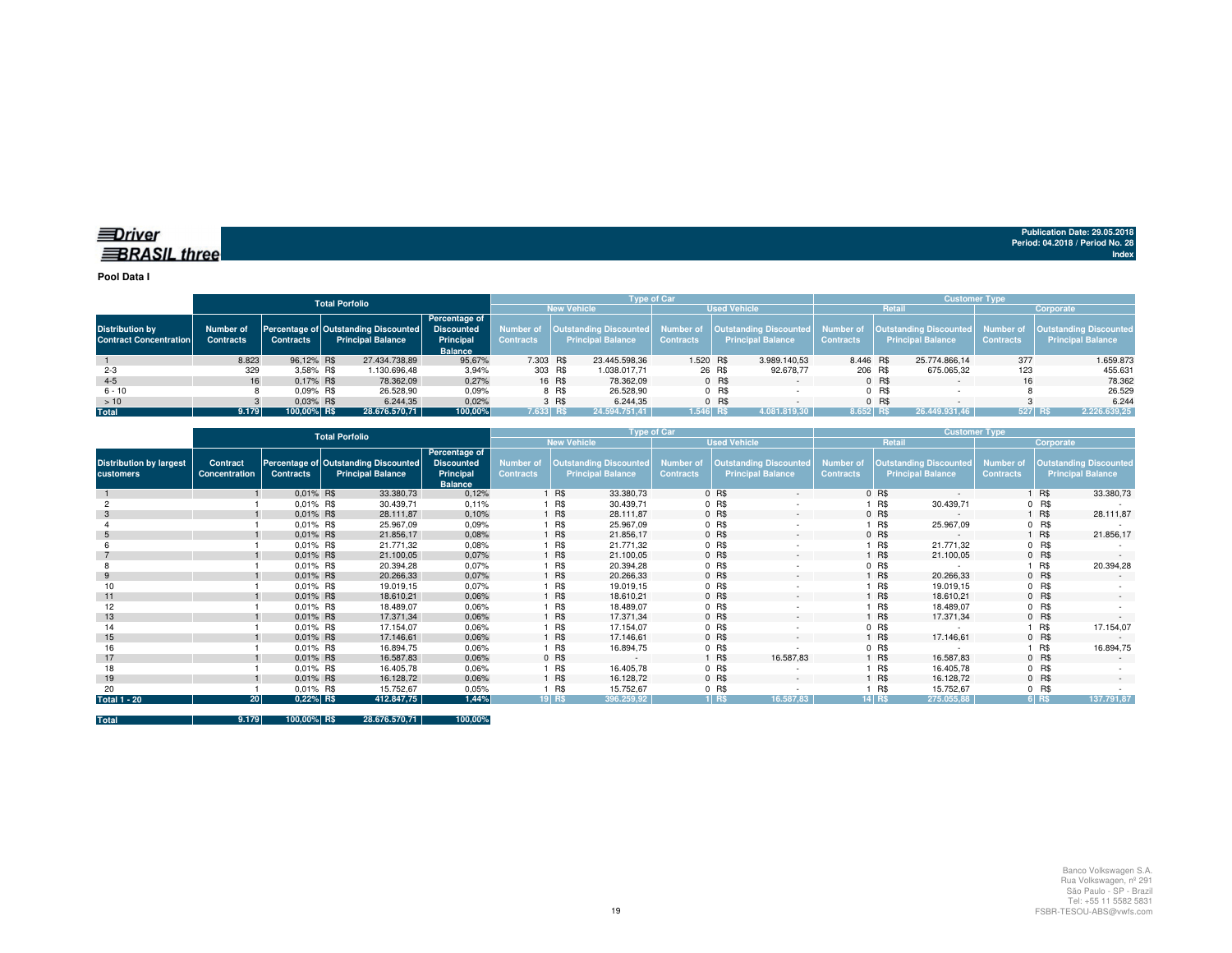### **Pool Data II**

|                                                                                    |                               |                  | <b>Total Porfolio</b>                                           |                                                                          |                               |                                                    | <b>Type of Car</b>            |                                                                     | <b>Customer Type</b> |            |                                                              |                  |            |                                                            |
|------------------------------------------------------------------------------------|-------------------------------|------------------|-----------------------------------------------------------------|--------------------------------------------------------------------------|-------------------------------|----------------------------------------------------|-------------------------------|---------------------------------------------------------------------|----------------------|------------|--------------------------------------------------------------|------------------|------------|------------------------------------------------------------|
|                                                                                    |                               |                  |                                                                 |                                                                          |                               | <b>New Vehicle</b>                                 |                               | <b>Used Vehicle</b>                                                 |                      |            | <b>Retail</b>                                                |                  | Corporate  |                                                            |
| <b>Distribution by</b><br><b>Outstanding Disounted</b><br><b>Principal Balance</b> | Number of<br><b>Contracts</b> | <b>Contracts</b> | Percentage of Oustanding Discounted<br><b>Principal Balance</b> | Percentage of<br><b>Discounted</b><br><b>Principal</b><br><b>Balance</b> | Number of<br><b>Contracts</b> | Outstanding Discounted<br><b>Principal Balance</b> | Number of<br><b>Contracts</b> | <b>Outstanding Discounted</b> Number of<br><b>Principal Balance</b> | <b>Contracts</b>     |            | Outstanding Discounted Number of<br><b>Principal Balance</b> | <b>Contracts</b> |            | <b>Outstanding Discounted,</b><br><b>Principal Balance</b> |
| $\leq$ = 5000.00                                                                   | 7.789                         | 84.86% R\$       | 18.999.837.19                                                   | 66.26%                                                                   | 6.376 R\$                     | 15.823.941.54                                      | 1.413 R\$                     | 3.175.895.65                                                        | 7.427                | <b>R\$</b> | 18.024.295.77                                                | 362 R\$          |            | 975.541.42                                                 |
| 5000.01 < 10000.00                                                                 | 1.268                         | 13,81% R\$       | 8.061.131.63                                                    | 28,11%                                                                   | 1.148 R\$                     | 7.310.955.10                                       |                               | 120 R\$<br>750.176.53                                               | 1.127                | R\$        | 7.156.004.79                                                 | 141 R\$          |            | 905.126.84                                                 |
| 10000.01 < 15000.00                                                                | 97                            | 1.06% R\$        | 1.126.055.01                                                    | 3,93%                                                                    |                               | 85 R\$<br>986.895.72                               |                               | 12 R\$<br>139.159.29                                                |                      | 80 R\$     | 933.618.50                                                   |                  | 17 R\$     | 192.436,51                                                 |
| 15000.01 < 20000.00                                                                | 16                            | 0.17% R\$        | 266.259.33                                                      | 0.93%                                                                    |                               | 15 R\$<br>249.671.50                               |                               | <b>R\$</b><br>16.587.83                                             |                      | 13 R\$     | 216.467.90                                                   |                  | 3 R\$      | 49.791.43                                                  |
| 20000.01 < 25000.00                                                                |                               | $0.05\%$ R\$     | 105.388.15                                                      | 0.37%                                                                    |                               | 5 R\$<br>105.388.15                                |                               | $0$ R\$<br>$\sim$                                                   |                      | 3 R\$      | 63.137.70                                                    |                  | 2 R\$      | 42.250.45                                                  |
| 25000.01 < 30000.00                                                                |                               | $0.02\%$ R\$     | 54.078.96                                                       | 0.19%                                                                    |                               | 2 R\$<br>54.078.96                                 |                               | 0 R\$                                                               |                      | R\$        | 25.967.09                                                    |                  | R\$        | 28.111.87                                                  |
| 30000.01 < 40000.00                                                                |                               | $0.02\%$ R\$     | 63.820.44                                                       | 0,22%                                                                    |                               | 2 R\$<br>63.820.44                                 |                               | 0 R\$<br>$\sim$                                                     |                      | R\$        | 30.439,71                                                    |                  | <b>R\$</b> | 33.380,73                                                  |
| 40000.01 < 50000.00                                                                |                               | $0.00\%$ R\$     |                                                                 | 0,00%                                                                    |                               |                                                    |                               |                                                                     |                      |            |                                                              |                  |            |                                                            |
| 50000.01 < 60000.00                                                                |                               | $0.00\%$ R\$     |                                                                 | 0.00%                                                                    |                               |                                                    |                               |                                                                     |                      |            |                                                              |                  |            |                                                            |
| <b>Total</b>                                                                       | 9.179                         | 100,00% R\$      | 28.676.570.71                                                   | 100,00%                                                                  | 7.633 RS                      | 24.594.751.41                                      | 1.546 RS                      | 4.081.819.30                                                        | 8.652 RS             |            | 26.449.931.46                                                | $527$ RS         |            | 2.226.639.25                                               |

| <b>Statistics</b>                                |     |               |
|--------------------------------------------------|-----|---------------|
| Minimum Outstanding Discounted Principal Balance | R\$ | $0.0^{\circ}$ |
| Maximum Outstanding Discounted Principal Balance | R\$ | 33.380.73     |
| Average Outstanding Discounted Principal Balance | R\$ | 3.124.15      |

|                                                                                  |                               |                  | <b>Total Porfolio</b>                                           |                                                                   |                                      |                                                    | <b>Type of Car</b>            |                                                    |                               | <b>Customer Type</b>                                      |                                      |                                                    |  |  |
|----------------------------------------------------------------------------------|-------------------------------|------------------|-----------------------------------------------------------------|-------------------------------------------------------------------|--------------------------------------|----------------------------------------------------|-------------------------------|----------------------------------------------------|-------------------------------|-----------------------------------------------------------|--------------------------------------|----------------------------------------------------|--|--|
|                                                                                  |                               |                  |                                                                 |                                                                   | <b>New Vehicle</b>                   |                                                    |                               | <b>Used Vehicle</b>                                | Retail                        |                                                           |                                      | Corporate                                          |  |  |
| <b>Distribution by Original</b><br><b>Discounted Principal</b><br><b>Balance</b> | Number of<br><b>Contracts</b> | <b>Contracts</b> | Percentage of Oustanding Discounted<br><b>Principal Balance</b> | Percentage of<br><b>Discounted</b><br>Principal<br><b>Balance</b> | <b>Number of</b><br><b>Contracts</b> | Outstanding Discounted<br><b>Principal Balance</b> | Number of<br><b>Contracts</b> | Outstanding Discounted<br><b>Principal Balance</b> | Number of<br><b>Contracts</b> | <b>Outstanding Discounted</b><br><b>Principal Balance</b> | <b>Number of</b><br><b>Contracts</b> | <b>Outstanding Discounted</b><br>Principal Balance |  |  |
| $\leq$ 5000.00                                                                   |                               | $0.04\%$ R\$     | 2.064,33                                                        | 0.01%                                                             |                                      | 2 R\$<br>667.15                                    |                               | 2 R\$<br>1.397.18                                  |                               | 4 R\$<br>2.064.33                                         |                                      | 0 R\$                                              |  |  |
| 5000.01 < 10000.00                                                               | 166                           | 1.81% R\$        | 166.174.88                                                      | 0,58%                                                             |                                      | 73 R\$<br>66.220.41                                |                               | 93 R\$<br>99.954.47                                | 165 R\$                       | 164.959.01                                                |                                      | R\$<br>1.215.87                                    |  |  |
| 10000.01 < 15000.00                                                              | 800                           | 8.72% R\$        | 1.246.208.35                                                    | 4,35%                                                             | 465 R\$                              | 669.702.88                                         | 335 R\$                       | 576.505.47                                         |                               | 785 R\$<br>1.226.184.11                                   |                                      | 15 R\$<br>20.024.24                                |  |  |
| 15000.01 < 20000.00                                                              | 2.057                         | 22.41% R\$       | 4.220.844.29                                                    | 14.72%                                                            | 1.550 R\$                            | 3.020.587.81                                       | 507 R\$                       | 1.200.256.48                                       | 2.006 R\$                     | 4.101.554.69                                              |                                      | 51 R\$<br>119.289,60                               |  |  |
| 20000.01 < 25000.00                                                              | 2.329                         | 25.37% R\$       | 6.570.880.26                                                    | 22.91%                                                            | 1.993 R\$                            | 5.530.738.79                                       | 336 R\$                       | 1.040.141.47                                       | 2.227 R\$                     | 6.277.967.53                                              | 102 R\$                              | 292.912.73                                         |  |  |
| 25000.01 < 30000.00                                                              | 1.833                         | 19.97% R\$       | 6.334.124.23                                                    | 22,09%                                                            | 1.683 R\$                            | 5.811.347.71                                       | 150 R\$                       | 522.776.52                                         | 1.713 R\$                     | 5.891.721.16                                              | 120 R\$                              | 442.403.07                                         |  |  |
| 30000.01 < 40000.00                                                              | 1.397                         | 15.22% R\$       | 6.110.926.71                                                    | 21.31%                                                            | 1.313 R\$                            | 5.725.127.87                                       |                               | 84 R\$<br>385.798.84                               | 1.246 R\$                     | 5.364.618.27                                              | 151 R\$                              | 746.308,44                                         |  |  |
| 40000.01 < 50000.00                                                              | 368                           | 4.01% R\$        | 2.163.425.96                                                    | 7,54%                                                             | 344 R\$                              | 2.011.673.47                                       |                               | 24 R\$<br>151.752.49                               |                               | 323 R\$<br>1.924.707.41                                   |                                      | 45 R\$<br>238.718.55                               |  |  |
| 50000.01 < 60000.00                                                              | 112                           | 1.22% R\$        | 832.211.35                                                      | 2,90%                                                             | 105 R\$                              | 787.124.68                                         |                               | 7 R\$<br>45.086.67                                 |                               | 94 R\$<br>716.689.43                                      |                                      | 18 R\$<br>115.521,92                               |  |  |
| 60000.01 < 70000.00                                                              | 53                            | 0.58% R\$        | 447.211.06                                                      | 1.56%                                                             |                                      | 50 R\$<br>430.524.03                               |                               | 3 R\$<br>16.687.03                                 |                               | 44 R\$<br>354.633.69                                      |                                      | 9 R\$<br>92.577,37                                 |  |  |
| 70000.01 < 80000.00                                                              | 33                            | 0.36% R\$        | 273,568,00                                                      | 0.95%                                                             |                                      | 31 R\$<br>260.356.62                               |                               | 2 R\$<br>13.211.38                                 |                               | 24 R\$<br>194.031.04                                      |                                      | 9 R\$<br>79.536.96                                 |  |  |
| >80000,00                                                                        | 27                            | 0.29% R\$        | 308.931.29                                                      | 1.08%                                                             |                                      | 24 R\$<br>280.679.99                               |                               | 3 R\$<br>28.251.30                                 |                               | 21 R\$<br>230,800.79                                      |                                      | 6 R\$<br>78.130,50                                 |  |  |
| <b>Total</b>                                                                     | 9.179                         | 100,00% R\$      | 28.676.570.71                                                   | 100,00%                                                           | 7.633 RS                             | 24.594.751.41                                      | $1.546$ RS                    | 4.081.819.30                                       | 8.652 R\$                     | 26.449.931.46                                             | 527 R\$                              | 2.226.639,25                                       |  |  |

| <b>Statistics</b>                |     |            |
|----------------------------------|-----|------------|
| Minimum Original Nominal Balance | R\$ | 2.652.60   |
| Maximum Original Nominal Balance | R\$ | 329.161.20 |
| Average Original Nominal Balance | R\$ | 32.411.56  |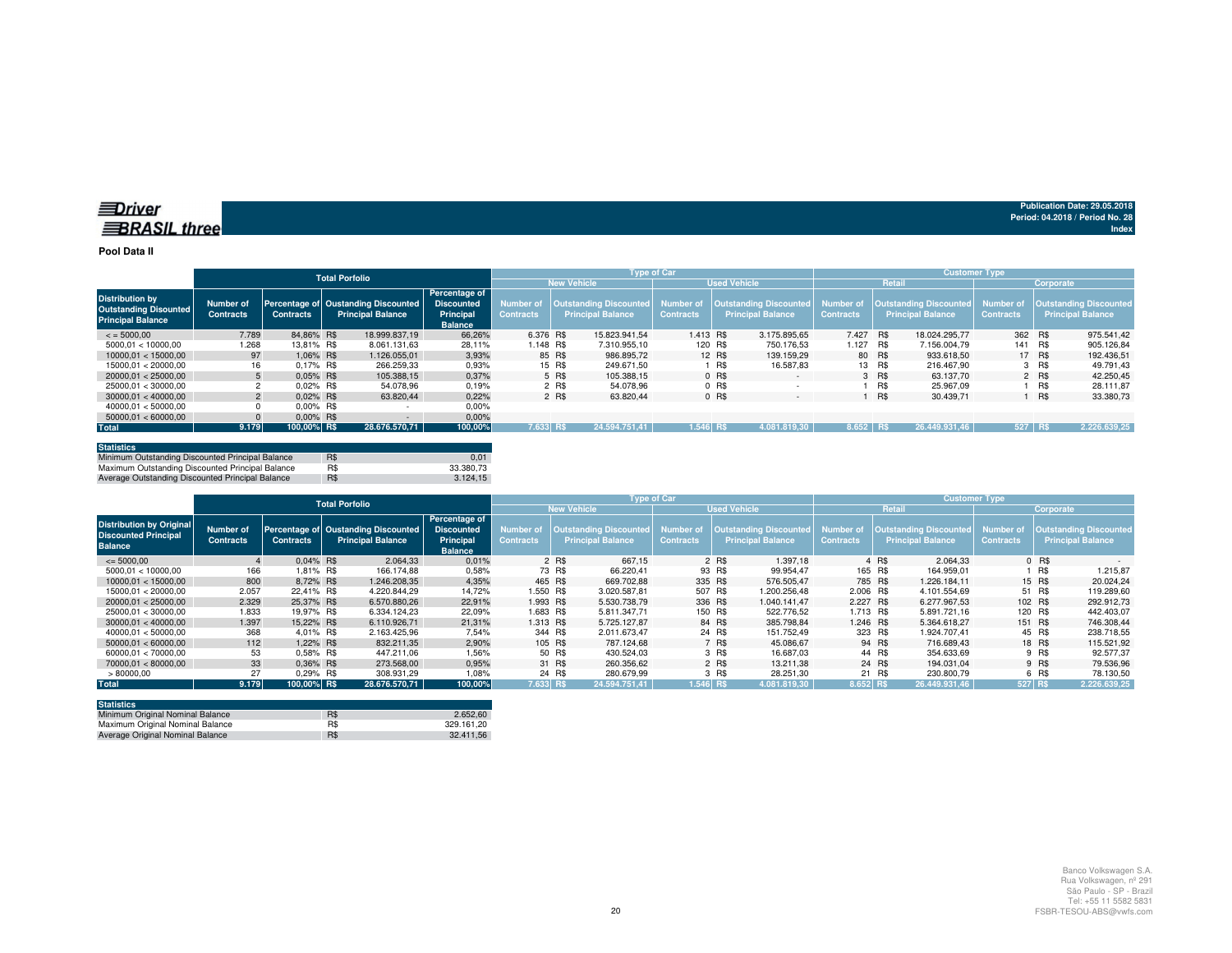| ≡ Driver             |  |
|----------------------|--|
| <b>∃BRASIL three</b> |  |

### **Pool Data III**

|                                 |                  |                  | <b>Total Porfolio</b>                                                  |                |                                                                                      |                    | <b>Type of Car</b> |                                                                                                    | <b>Customer Type</b> |                          |                  |                          |  |  |
|---------------------------------|------------------|------------------|------------------------------------------------------------------------|----------------|--------------------------------------------------------------------------------------|--------------------|--------------------|----------------------------------------------------------------------------------------------------|----------------------|--------------------------|------------------|--------------------------|--|--|
|                                 |                  |                  |                                                                        |                |                                                                                      | <b>New Vehicle</b> |                    | <b>Used Vehicle</b>                                                                                |                      | <b>Retail</b>            |                  | Corporate                |  |  |
| <b>Distribution by Original</b> | Number of        |                  | <b>Percentage of</b><br>Percentage of Oustanding Discounted Discounted |                |                                                                                      |                    |                    | Number of Cutstanding Discounted Number of Cutstanding Discounted Number of Cutstanding Discounted |                      |                          |                  |                          |  |  |
| <b>Term</b>                     | <b>Contracts</b> | <b>Contracts</b> | <b>Principal Balance</b>                                               | Principal      | Number of   Outstanding Discounted  <br><b>Principal Balance</b><br><b>Contracts</b> |                    | <b>Contracts</b>   | <b>Principal Balance</b>                                                                           | <b>Contracts</b>     | <b>Principal Balance</b> | <b>Contracts</b> | <b>Principal Balance</b> |  |  |
|                                 |                  |                  |                                                                        | <b>Balance</b> |                                                                                      |                    |                    |                                                                                                    |                      |                          |                  |                          |  |  |
| $01 - 12$                       |                  |                  |                                                                        |                |                                                                                      |                    |                    |                                                                                                    |                      |                          |                  |                          |  |  |
| 13 - 24                         |                  | $0.07\%$ R\$     | 25.469,48                                                              | 0,09%          |                                                                                      | 24.157.87<br>5 R\$ |                    | 1.311.61<br>R\$                                                                                    |                      | 25.469                   |                  | $\Omega$                 |  |  |
| $25 - 36$                       | 3.723            | 40.56% R\$       | 10.033.158.44                                                          | 34,99%         | 3.097 R\$                                                                            | 8.526.415,00       |                    | 626 R\$<br>1.506.743.44                                                                            | 3.374                | 8.596.699                | 349              | 1.436.459                |  |  |
| 37 - 48                         | 3.544            | 38,61% R\$       | 12.909.394,73                                                          | 45,02%         | 2.782 R\$                                                                            | 10.831.795,38      |                    | 762 R\$<br>2.077.599.35                                                                            | 3.396                | 12.248.467               | 148              | 660.928                  |  |  |
| $49 - 60$                       | 1.906            | 20.76% R\$       | 5.708.548.06                                                           | 19.91%         | 1.749 R\$                                                                            | 5.212.383.16       |                    | 157 R\$<br>496.164.90                                                                              | 1.878                | 5.579.296                | 28               | 129.252                  |  |  |
| <b>Total</b>                    | 9.179            | 100,00% R\$      | 28.676.570.71                                                          | 100,00%        | 7.633 R\$                                                                            | 24.594.751.41      | 1.546 R\$          | 4.081.819,30                                                                                       | 8.652 R\$            | 26.449.931.46            | 527 R\$          | 2.226.639,25             |  |  |

| <b>Statistics</b>              |      |
|--------------------------------|------|
| Minimum Original Term          |      |
| Maximum Original Term          |      |
| Weighted Average Original Term | 45.9 |

|                        | <b>Total Porfolio</b> |                                                                           |  |                          |                             | <b>Type of Car</b>                           |                                                                         |                  |                          |        |                  | <b>Customer Type</b> |                          |                               |           |                          |              |
|------------------------|-----------------------|---------------------------------------------------------------------------|--|--------------------------|-----------------------------|----------------------------------------------|-------------------------------------------------------------------------|------------------|--------------------------|--------|------------------|----------------------|--------------------------|-------------------------------|-----------|--------------------------|--------------|
|                        |                       |                                                                           |  |                          |                             | <b>New Vehicle</b>                           |                                                                         |                  | <b>Used Vehicle</b>      |        |                  | Retail               |                          |                               | Corporate |                          |              |
| <b>Distribution by</b> | Number of             | Percentage of<br><b>Discounted</b><br>Percentage of Oustanding Discounted |  | Number of                |                             | Outstanding Discounted Number of             | Outstanding Discounted   Number of   Outstanding Discounted   Number of |                  |                          |        |                  |                      |                          | <b>Outstanding Discounted</b> |           |                          |              |
| <b>Remaining Term</b>  | <b>Contracts</b>      | <b>Contracts</b>                                                          |  | <b>Principal Balance</b> | Principal<br><b>Balance</b> | <b>Principal Balance</b><br><b>Contracts</b> |                                                                         | <b>Contracts</b> | <b>Principal Balance</b> |        | <b>Contracts</b> |                      | <b>Principal Balance</b> | <b>Contracts</b>              |           | <b>Principal Balance</b> |              |
| $01 - 12$              | 9.122                 | 99.38% R\$                                                                |  | 27.988.114.80            | 97.60%                      | 7.593 R\$                                    |                                                                         | 24.056.367.45    | 1.529 R\$                |        | 3.931.747.35     | 8.602 R\$            |                          | 25.886.359.50                 | 520 R\$   |                          | 2.101.755.30 |
| $13 - 24$              | 57                    | 0.62% R\$                                                                 |  | 688.455,91               | 2,40%                       |                                              | 40 R\$                                                                  | 538.383,96       |                          | 17 R\$ | 150.071.95       | 50 R\$               |                          | 563.571.96                    |           | R\$                      | 124.883,95   |
| $25 - 36$              |                       | $0.00\%$ R\$                                                              |  | $\sim$                   | 0,00%                       |                                              |                                                                         |                  |                          |        |                  |                      |                          |                               |           |                          |              |
| $37 - 48$              |                       |                                                                           |  |                          |                             |                                              |                                                                         |                  |                          |        |                  |                      |                          |                               |           |                          |              |
| $49 - 60$              |                       |                                                                           |  |                          |                             |                                              |                                                                         |                  |                          |        |                  |                      |                          |                               |           |                          |              |
| <b>Total</b>           | 9.179                 | 100,00% R\$                                                               |  | 28.676.570.71            | 100,00%                     | 7.633 R\$                                    |                                                                         | 24.594.751.41    | $1.546$ RS               |        | 4.081.819.30     | 8.652 RS             |                          | 26.449.931.46                 | 527 RS    |                          | 2.226.639,25 |
|                        |                       |                                                                           |  |                          |                             |                                              |                                                                         |                  |                          |        |                  |                      |                          |                               |           |                          |              |

| <b>Statistics</b>               |  |
|---------------------------------|--|
| Minimum Remaining Term          |  |
| Maximum Remaining Term          |  |
| Weighted Average Remaining Term |  |
|                                 |  |

|                                            |                                      |                  | <b>Total Porfolio</b>                                           |                                                                          |                                      |                                                    | <b>Type of Car</b> |                                                                            | <b>Customer Type</b> |                          |                  |                                                                                         |  |  |
|--------------------------------------------|--------------------------------------|------------------|-----------------------------------------------------------------|--------------------------------------------------------------------------|--------------------------------------|----------------------------------------------------|--------------------|----------------------------------------------------------------------------|----------------------|--------------------------|------------------|-----------------------------------------------------------------------------------------|--|--|
|                                            |                                      |                  |                                                                 |                                                                          |                                      | <b>New Vehicle</b>                                 |                    | <b>Used Vehicle</b>                                                        |                      | <b>Retail</b>            | Corporate        |                                                                                         |  |  |
| <b>Distribution by</b><br><b>Seasoning</b> | <b>Number of</b><br><b>Contracts</b> | <b>Contracts</b> | Percentage of Oustanding Discounted<br><b>Principal Balance</b> | <b>Percentage of</b><br><b>Discounted</b><br>Principal<br><b>Balance</b> | <b>Number of</b><br><b>Contracts</b> | Outstanding Discounted<br><b>Principal Balance</b> | <b>Contracts</b>   | Number of   Outstanding Discounted   Number of<br><b>Principal Balance</b> | <b>Contracts</b>     | <b>Principal Balance</b> | <b>Contracts</b> | Outstanding Discounted   Number of   Outstanding Discounted<br><b>Principal Balance</b> |  |  |
| $01 - 12$                                  |                                      |                  |                                                                 |                                                                          |                                      |                                                    |                    |                                                                            |                      |                          |                  |                                                                                         |  |  |
| $13 - 24$                                  | 30                                   | $0.33\%$ R\$     | 319.593,49                                                      | 1.11%                                                                    |                                      | 21 R\$<br>255.001,58                               |                    | 9 R\$<br>64.591,91                                                         |                      | 24 R\$<br>231.769.64     |                  | 6 R\$<br>87.823.85                                                                      |  |  |
| $25 - 36$                                  | 3.737                                | 40.71% R\$       | 10.129.145.68                                                   | 35,32%                                                                   | 3.105 R\$                            | 8.572.943.00                                       | 632 R\$            | 1.556.202,68                                                               | 3.389 R\$            | 8.744.829.10             | 348 R\$          | 1.384.316,58                                                                            |  |  |
| $37 - 48$                                  | 3.521                                | 38.36% R\$       | 12.664.385,64                                                   | 44.16%                                                                   | 2.770 R\$                            | 10.671.789.30                                      | 751 R\$            | 1.992.596,34                                                               | 3.375 R\$            | 12.025.341.63            | 146 R\$          | 639.044,01                                                                              |  |  |
| $49 - 60$                                  | 1.891                                | 20.60% R\$       | 5.563.445,90                                                    | 19.40%                                                                   | 1.737 R\$                            | 5.095.017.53                                       | 154 R\$            | 468.428,37                                                                 | 1.864 R\$            | 5.447.991.09             |                  | 27 R\$<br>115.454.81                                                                    |  |  |
| $61 - 72$                                  |                                      |                  |                                                                 |                                                                          |                                      |                                                    |                    |                                                                            |                      |                          |                  |                                                                                         |  |  |
| <b>Total</b>                               | 9.179                                | 100.00% RS       | 28.676.570.71                                                   | 100,00%                                                                  | 7.633 R\$                            | 24.594.751.41                                      | 1.546 RS           | 4.081.819.30                                                               | 8.652 R\$            | 26.449.931.46            | 527 R\$          | 2.226.639,25                                                                            |  |  |

| <b>Statistics</b>                 |      |
|-----------------------------------|------|
| Minimum Seasoning                 |      |
| Maximum Seasoning                 | 60   |
| <b>Weighted Average Seasoning</b> | 40.6 |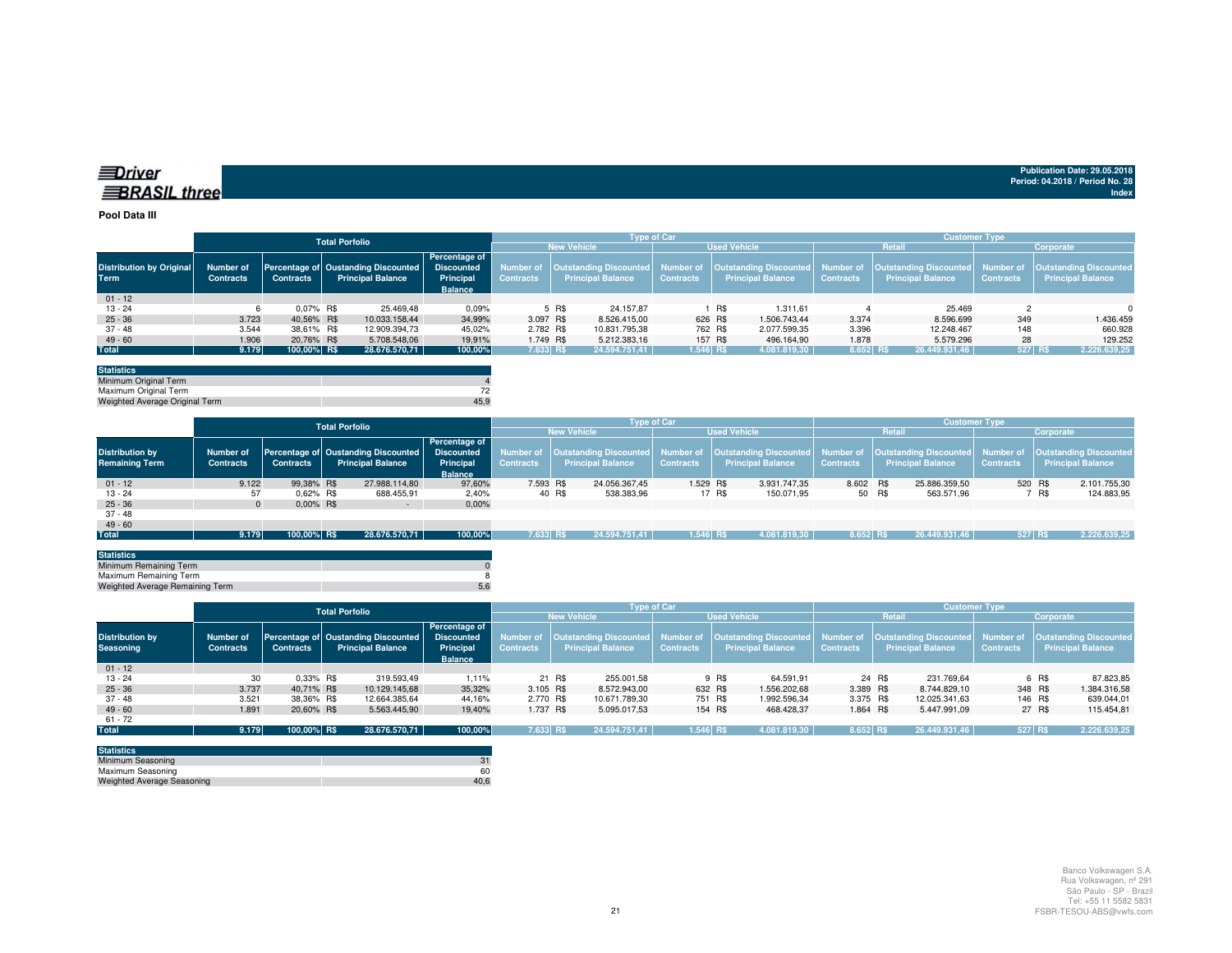## *<u>IDriver</u>* **BRASIL** three

**Publication Date: 29.05.2018Period: 04.2018 / Period No. 28 Index**

**Pool Data IV**

|                       |                                      | <b>Type of Car</b> |                                                                  |                                                                          |                               |                    |                          | <b>Customer Type</b> |                                                                                                  |              |                  |                                                                                            |               |                  |         |                          |
|-----------------------|--------------------------------------|--------------------|------------------------------------------------------------------|--------------------------------------------------------------------------|-------------------------------|--------------------|--------------------------|----------------------|--------------------------------------------------------------------------------------------------|--------------|------------------|--------------------------------------------------------------------------------------------|---------------|------------------|---------|--------------------------|
|                       |                                      |                    | <b>Total Porfolio</b>                                            |                                                                          |                               | <b>New Vehicle</b> |                          | <b>Used Vehicle</b>  |                                                                                                  |              |                  | Retail                                                                                     | Corporate     |                  |         |                          |
| Distribution by brand | <b>Number of</b><br><b>Contracts</b> | <b>Contracts</b>   | Percentage of Outstanding Discounted<br><b>Principal Balance</b> | <b>Percentage of</b><br><b>Discounted</b><br>Principal<br><b>Balance</b> | Number of<br><b>Contracts</b> |                    | <b>Principal Balance</b> | <b>Contracts</b>     | Outstanding Discounted  Number of  Outstanding Discounted  Number of<br><b>Principal Balance</b> |              | <b>Contracts</b> | <b>Outstanding Discounted</b> Number of Outstanding Discounted<br><b>Principal Balance</b> |               | <b>Contracts</b> |         | <b>Principal Balance</b> |
| <b>AUDI</b>           | 109                                  | 1.19% R\$          | 674.384.74                                                       | 2.35%                                                                    | 104 R\$                       |                    | 651.483.58               |                      | 5 R\$                                                                                            | 22.901.16    | 101 R\$          |                                                                                            | 624.653.84    |                  | 8 R\$   | 49.730.90                |
| <b>SEAT</b>           |                                      |                    |                                                                  |                                                                          |                               |                    |                          |                      |                                                                                                  |              |                  |                                                                                            |               |                  |         |                          |
| VW C&L                | 8.442                                | 91.97% R\$         | 26.321.926.25                                                    | 91.79%                                                                   | 7.503 R\$                     |                    | 23.852.754.35            |                      | 939 R\$                                                                                          | 2.469.171.90 | 7.938 R\$        |                                                                                            | 24.208.695.69 |                  | 504 R\$ | 2.113.230,56             |
| OTHER BRANDS          | 628                                  | 6.84% R\$          | 1.680.259.72                                                     | 5.86%                                                                    |                               | 26 R\$             | 90.513.48                |                      | 602 R\$                                                                                          | 1.589.746.24 | 613 R\$          |                                                                                            | 1.616.581.93  |                  | 15 R\$  | 63.677,79                |
| <b>Total</b>          | 9.179                                | 100.00% R\$        | 28.676.570.71                                                    | 100.00%                                                                  | 7.633 RS                      |                    | 24.594.751.41            | $1.546$ RS           |                                                                                                  | 4.081.819.30 | $8.652$ RS       |                                                                                            | 26.449.931.46 |                  | 527 R\$ | 2.226.639,25             |
|                       |                                      |                    |                                                                  |                                                                          |                               |                    |                          |                      |                                                                                                  |              |                  |                                                                                            |               |                  |         |                          |

|                                                             |                               |                  | <b>Total Porfolio</b>                                            | Type of Car                                                       |                                      |                                                           |                                      |         |                                                           | <b>Customer Type</b>          |         |                                                           |                                      |            |                                                           |  |
|-------------------------------------------------------------|-------------------------------|------------------|------------------------------------------------------------------|-------------------------------------------------------------------|--------------------------------------|-----------------------------------------------------------|--------------------------------------|---------|-----------------------------------------------------------|-------------------------------|---------|-----------------------------------------------------------|--------------------------------------|------------|-----------------------------------------------------------|--|
|                                                             |                               |                  |                                                                  |                                                                   |                                      | <b>New Vehicle</b>                                        |                                      |         | <b>Used Vehicle</b>                                       | Retail                        |         |                                                           |                                      |            | Corporate                                                 |  |
| <b>Distribution by</b><br>Geographic<br><b>Distribution</b> | Number of<br><b>Contracts</b> | <b>Contracts</b> | Percentage of Outstanding Discounted<br><b>Principal Balance</b> | Percentage of<br><b>Discounted</b><br>Principal<br><b>Balance</b> | <b>Number of</b><br><b>Contracts</b> | <b>Outstanding Discounted</b><br><b>Principal Balance</b> | <b>Number of</b><br><b>Contracts</b> |         | <b>Outstanding Discounted</b><br><b>Principal Balance</b> | Number of<br><b>Contracts</b> |         | <b>Outstanding Discounted</b><br><b>Principal Balance</b> | <b>Number of</b><br><b>Contracts</b> |            | <b>Outstanding Discounted</b><br><b>Principal Balance</b> |  |
| AC                                                          | 43                            | 0,47% R\$        | 144.910,01                                                       | 0,51%                                                             |                                      | 36 R\$<br>125.783,85                                      |                                      | 7 R\$   | 19.126,16                                                 |                               | 42 R\$  | 141.982.38                                                |                                      | 1 R\$      | 2.927,63                                                  |  |
| AL                                                          | 118                           | 1,29% R\$        | 345.807,95                                                       | 1,21%                                                             |                                      | 101 R\$<br>307.757,75                                     |                                      | 17 R\$  | 38.050,20                                                 | 117                           | R\$     | 317.696,08                                                |                                      | R\$        | 28.111,87                                                 |  |
| AM                                                          | 81                            | 0.88% R\$        | 269.999.54                                                       | 0,94%                                                             |                                      | 73 R\$<br>246.602,53                                      |                                      | 8 R\$   | 23.397,01                                                 |                               | 61 R\$  | 186.040,99                                                |                                      | 20 R\$     | 83.958,55                                                 |  |
| AP                                                          | 47                            | 0.51% R\$        | 165.716.36                                                       | 0,58%                                                             |                                      | 46 R\$<br>164.232.37                                      |                                      | R\$     | 1.483,99                                                  | 46                            | R\$     | 162.297.16                                                |                                      | <b>R\$</b> | 3.419,20                                                  |  |
| BA                                                          | 409                           | 4,46% R\$        | 1.292.635,77                                                     | 4,51%                                                             | 352 R\$                              | .130.445,03                                               |                                      | 57 R\$  | 162.190,74                                                | 390 R\$                       |         | 1.182.133,41                                              |                                      | 19 R\$     | 110.502,36                                                |  |
| СE                                                          | 276                           | 3,01% R\$        | 875.206,04                                                       | 3,05%                                                             | 232 R\$                              | 764.825,56                                                |                                      | 44 R\$  | 110.380,48                                                | 271                           | R\$     | 853.171,89                                                |                                      | 5 R\$      | 22.034,15                                                 |  |
| DF                                                          | 207                           | 2.26% R\$        | 701.642,23                                                       | 2,45%                                                             | 200 R\$                              | 684,427.98                                                |                                      | 7 R\$   | 17.214.25                                                 | 199 R\$                       |         | 673.017.85                                                |                                      | 8 R\$      | 28.624,38                                                 |  |
| ES                                                          | 145                           | 1.58% R\$        | 462.345.79                                                       | 1.61%                                                             |                                      | 123 R\$<br>398.781,26                                     |                                      | 22 R\$  | 63.564,53                                                 | 137                           | R\$     | 431.630,71                                                | 8                                    | R\$        | 30.715,08                                                 |  |
| GO                                                          | 428                           | 4.66% R\$        | 1.300.552.05                                                     | 4,54%                                                             | 348 R\$                              | 1.093.939,89                                              |                                      | 80 R\$  | 206.612,16                                                | 402 R\$                       |         | 1.204.829,16                                              |                                      | 26 R\$     | 95.722,89                                                 |  |
| MA                                                          | 157                           | 1,71% R\$        | 552.455.87                                                       | 1,93%                                                             | 153 R\$                              | 538.903,16                                                |                                      | 4 R\$   | 13.552,71                                                 |                               | 155 R\$ | 547.095,02                                                | $\overline{2}$                       | <b>R\$</b> | 5.360,85                                                  |  |
| <b>MG</b>                                                   | 815                           | 8.88% R\$        | 2.435.856.71                                                     | 8,49%                                                             | 696 R\$                              | 2.142.423.08                                              |                                      | 119 R\$ | 293.433.63                                                | 743 R\$                       |         | 2.123.260.59                                              |                                      | 72 R\$     | 312.596,12                                                |  |
| <b>MS</b>                                                   | 168                           | 1,83% R\$        | 526.618,64                                                       | 1,84%                                                             | 149 R\$                              | 481.592,87                                                |                                      | 19 R\$  | 45.025,77                                                 | 161                           | R\$     | 497.469.22                                                |                                      | 7 R\$      | 29.149,42                                                 |  |
| MT                                                          | 141                           | 1,54% R\$        | 453.995,28                                                       | 1,58%                                                             | 125 R\$                              | 411.007,23                                                |                                      | 16 R\$  | 42.988,05                                                 |                               | 134 R\$ | 424.511,62                                                |                                      | 7 R\$      | 29.483,66                                                 |  |
| PA                                                          | 217                           | 2,36% R\$        | 776.216.83                                                       | 2,71%                                                             | 174 R\$                              | 658.972,82                                                |                                      | 43 R\$  | 117.244.01                                                | 204                           | R\$     | 719.044,52                                                |                                      | 13 R\$     | 57.172,31                                                 |  |
| PB                                                          | 188                           | 2,05% R\$        | 637.285,31                                                       | 2,22%                                                             | 172 R\$                              | 596.882,65                                                |                                      | 16 R\$  | 40.402,66                                                 |                               | 184 R\$ | 619.714,13                                                |                                      | 4 R\$      | 17.571,18                                                 |  |
| PE                                                          | 344                           | 3,75% R\$        | 1.078.837,92                                                     | 3,76%                                                             | 309 R\$                              | 998.575,07                                                |                                      | 35 R\$  | 80.262,85                                                 | 330 R\$                       |         | 1.019.427,07                                              |                                      | 14 R\$     | 59.410,85                                                 |  |
| PI                                                          | 167                           | 1.82% R\$        | 515,108.69                                                       | 1,80%                                                             | 163 R\$                              | 506,767.02                                                |                                      | 4 R\$   | 8.341.67                                                  | 166 R\$                       |         | 514.238.90                                                |                                      | R\$        | 869,79                                                    |  |
| <b>PR</b>                                                   | 525                           | 5.72% R\$        | 1.738.532.54                                                     | 6,06%                                                             | 430 R\$                              | 1.500.514.69                                              |                                      | 95 R\$  | 238.017.85                                                | 473 R\$                       |         | 1.511.879.87                                              |                                      | 52 R\$     | 226.652,67                                                |  |
| <b>RJ</b>                                                   | 619                           | 6,74% R\$        | 2.051.010,23                                                     | 7,15%                                                             | 521 R\$                              | 1.770.207,53                                              |                                      | 98 R\$  | 280.802,70                                                | 588 R\$                       |         | 1.918.557,55                                              |                                      | 31 R\$     | 132.452,68                                                |  |
| <b>RN</b>                                                   | 126                           | 1,37% R\$        | 398.226,96                                                       | 1,39%                                                             | 111 R\$                              | 356.095,17                                                |                                      | 15 R\$  | 42.131,79                                                 | 119 R\$                       |         | 366.810,97                                                |                                      | 7 R\$      | 31.415,99                                                 |  |
| <b>RO</b>                                                   | 114                           | 1.24% R\$        | 370.895,40                                                       | 1,29%                                                             | 101 R\$                              | 334.546.15                                                |                                      | 13 R\$  | 36.349.25                                                 | 113 R\$                       |         | 365.522.36                                                |                                      | 1 R\$      | 5.373,04                                                  |  |
| <b>RR</b>                                                   | 16                            | 0.17% R\$        | 64.355,84                                                        | 0,22%                                                             |                                      | 13 R\$<br>56.424,64                                       |                                      | 3 R\$   | 7.931,20                                                  | 14                            | R\$     | 56.235,23                                                 |                                      | 2 R\$      | 8.120,61                                                  |  |
| <b>RS</b>                                                   | 643                           | 7,01% R\$        | 1.876.243,01                                                     | 6,54%                                                             | 538 R\$                              | 1.627.407.99                                              |                                      | 105 R\$ | 248.835,02                                                | 596 R\$                       |         | 1.694.679.49                                              |                                      | 47 R\$     | 181.563,52                                                |  |
| SC                                                          | 692                           | 7.54% R\$        | 2.157.507,28                                                     | 7,52%                                                             | 575 R\$                              | 1.832.913,04                                              |                                      | 117 R\$ | 324.594,24                                                | 655 R\$                       |         | 1.997.813,83                                              | 37                                   | R\$        | 159.693,45                                                |  |
| <b>SE</b>                                                   | 97                            | 1.06% R\$        | 339.059.45                                                       | 1,18%                                                             |                                      | 81 R\$<br>287.269.04                                      |                                      | 16 R\$  | 51.790.41                                                 |                               | 92 R\$  | 317,669.08                                                |                                      | 5 R\$      | 21.390,37                                                 |  |
| <b>SP</b>                                                   | 2.333                         | 25.42% R\$       | 6.958.516.30                                                     | 24,27%                                                            | 1.751 R\$                            | 5.405.878.23                                              |                                      | 582 R\$ | 1.552.638.07                                              | 2.202 R\$                     |         | 6.432.460,53                                              | 131 R\$                              |            | 526.055,77                                                |  |
| <b>TO</b>                                                   | 63                            | 0.69% R\$        | 187.032,71                                                       | 0,65%                                                             |                                      | 60 R\$<br>171.574,81                                      |                                      | 3 R\$   | 15.457,90                                                 |                               | 58 R\$  | 170.741.85                                                |                                      | 5 R\$      | 16.290,86                                                 |  |
| <b>Total</b>                                                | 9.179                         | 100,00% R\$      | 28.676.570,71                                                    | 100.00%                                                           | 7.633 RS                             | 24.594.751.41                                             | 1.546 R\$                            |         | 4.081.819.30                                              | 8.652 RS                      |         | 26.449.931.46                                             | 527 RS                               |            | 2.226.639.25                                              |  |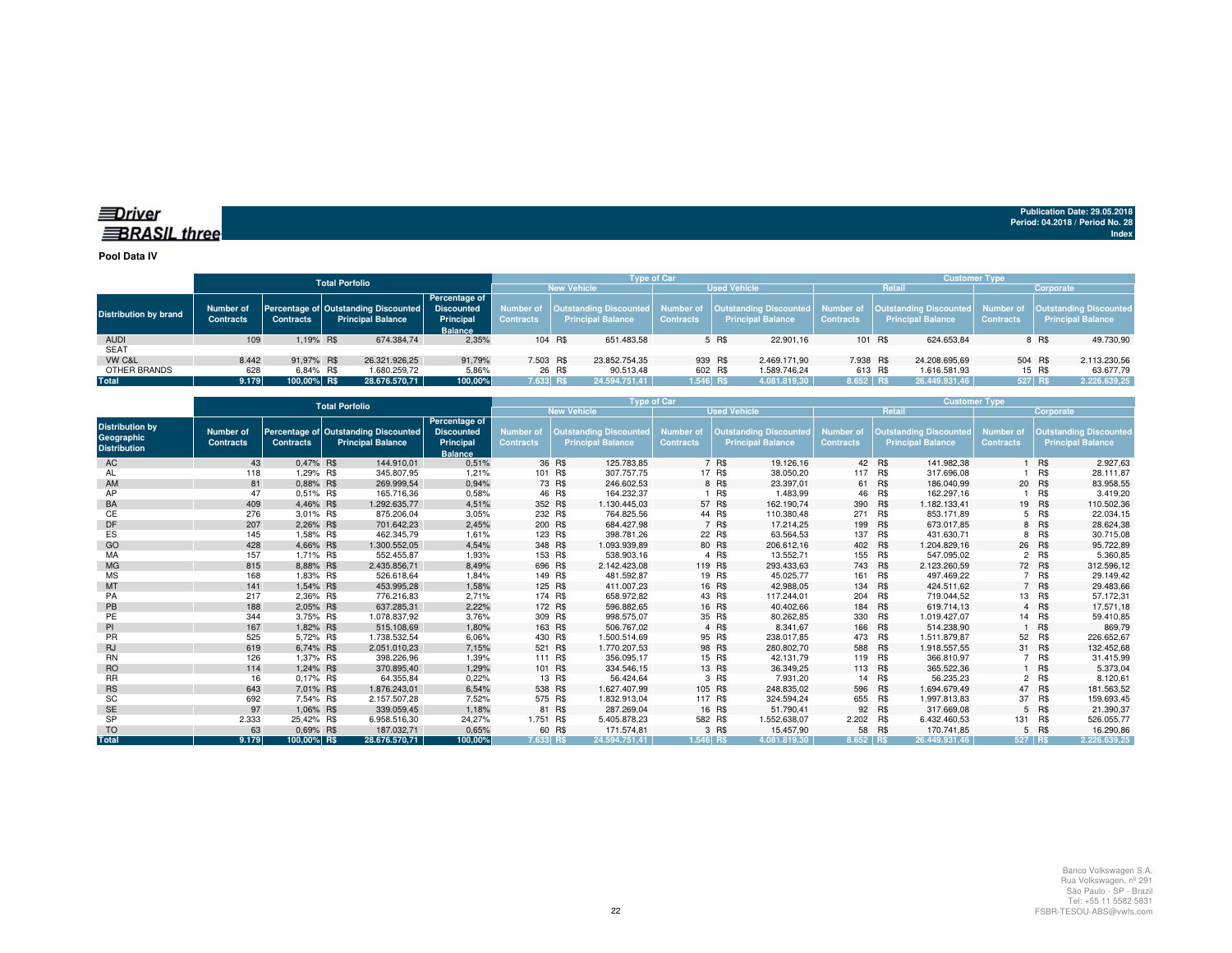| ≣Driver             |  |  |
|---------------------|--|--|
|                     |  |  |
| <b>BRASIL three</b> |  |  |
|                     |  |  |

#### **Pool Data V**

|                                         |                     | <b>Total Porfolio</b>         |                                   |                                                              |                                                                   |                               |                    | <b>Type of Car</b>                                                  |                                                                                                      |         | <b>Customer Type</b>          |                                                              |                      |                                      |                                                              |           |              |
|-----------------------------------------|---------------------|-------------------------------|-----------------------------------|--------------------------------------------------------------|-------------------------------------------------------------------|-------------------------------|--------------------|---------------------------------------------------------------------|------------------------------------------------------------------------------------------------------|---------|-------------------------------|--------------------------------------------------------------|----------------------|--------------------------------------|--------------------------------------------------------------|-----------|--------------|
|                                         |                     |                               |                                   |                                                              |                                                                   |                               | <b>New Vehicle</b> |                                                                     |                                                                                                      |         | <b>Used Vehicle</b>           |                                                              | <b>Retail</b>        |                                      |                                                              | Corporate |              |
| <b>Distribution by Brand</b><br>& Model | Model               | Number of<br><b>Contracts</b> | Percentage of<br><b>Contracts</b> | Outstanding<br><b>Discounted Principal</b><br><b>Balance</b> | Percentage of<br><b>Discounted</b><br>Principal<br><b>Balance</b> | Number of<br><b>Contracts</b> |                    | <b>Outstanding</b><br><b>Discounted Principal</b><br><b>Balance</b> | Outstanding<br><b>Number of</b><br><b>Discounted Principal</b><br><b>Contracts</b><br><b>Balance</b> |         | Number of<br><b>Contracts</b> | Outstanding<br><b>Discounted Principal</b><br><b>Balance</b> |                      | <b>Number of</b><br><b>Contracts</b> | Outstanding<br><b>Discounted Principal</b><br><b>Balance</b> |           |              |
| VW                                      | <b>AMAROK</b>       | 84                            | 0.92% R\$                         | 683.131,44                                                   | 2,38%                                                             |                               | 73 R\$             | 607.242,21                                                          |                                                                                                      | 11 R\$  | 75.889,23                     |                                                              | 57 R\$<br>433.175,40 |                                      |                                                              | 27 R\$    | 249.956,04   |
|                                         | <b>BORA</b>         |                               | 0,01% R\$                         | 3.165,57                                                     | 0,01%                                                             |                               | 0 R\$              |                                                                     |                                                                                                      | 1 R\$   | 3.165,57                      |                                                              | 1 R\$<br>3.165,57    |                                      |                                                              | 0 R\$     |              |
|                                         | <b>CROSSFOX</b>     | 102                           | 1,11% R\$                         | 372.757,11                                                   | 1,30%                                                             |                               | 71 R\$             | 276.814,57                                                          |                                                                                                      | 31 R\$  | 95.942,54                     |                                                              | 99 R\$<br>361.381,01 |                                      |                                                              | 3 R\$     | 11.376,10    |
|                                         | <b>FOX</b>          | 2.027                         | 22,08% R\$                        | 5.940.604,93                                                 | 20,72%                                                            | 1.846 R\$                     |                    | 5.450.034,29                                                        |                                                                                                      | 181 R\$ | 490.570,64                    | 1.964 R\$                                                    | 5.706.231,62         |                                      |                                                              | 63 R\$    | 234.373,31   |
|                                         | <b>BEETLE</b>       |                               | 0,01% R\$                         | 732,39                                                       | 0,00%                                                             |                               | 0 R\$              |                                                                     |                                                                                                      | 1 R\$   | 732,39                        |                                                              | 1 R\$<br>732,39      |                                      |                                                              | 0 R\$     |              |
|                                         | GOL                 | 3.222                         | 35,10% R\$                        | 9.214.154,87                                                 | 32,13%                                                            | 2.865 R\$                     |                    | 8.408.294,02                                                        | 357 R\$                                                                                              |         | 805.860,85                    | 3.093 R\$                                                    | 8.714.748,12         |                                      | 129 R\$                                                      |           | 499.406,75   |
|                                         | <b>GOLF</b>         | 69                            | 0,75% R\$                         | 421.268,54                                                   | 1,47%                                                             |                               | 49 R\$             | 351.122,35                                                          |                                                                                                      | 20 R\$  | 70.146,19                     |                                                              | 65 R\$<br>388.440,76 |                                      |                                                              | 4 R\$     | 32.827,78    |
|                                         | <b>JETTA</b>        | 70                            | 0,76% R\$                         | 354.061,75                                                   | 1,23%                                                             |                               | 59 R\$             | 314.961,98                                                          |                                                                                                      | 11 R\$  | 39.099,77                     |                                                              | 66 R\$<br>343.677,00 |                                      |                                                              | 4 R\$     | 10.384,75    |
|                                         | <b>KOMBI</b>        | 15                            | 0,16% R\$                         | 43.074,31                                                    | 0,15%                                                             |                               | 3 R\$              | 14.424,77                                                           |                                                                                                      | 12 R\$  | 28.649,54                     |                                                              | 14 R\$<br>37.875,04  |                                      |                                                              | 1 R\$     | 5.199,27     |
|                                         | <b>NEW BEETLE</b>   | $\overline{1}$                | 0,01% R\$                         | 3.122,46                                                     | 0,01%                                                             |                               | 0 R\$              |                                                                     |                                                                                                      | 1 R\$   | 3.122,46                      |                                                              | 1 R\$<br>3.122,46    |                                      |                                                              | 0 R\$     |              |
|                                         | <b>PARATI</b>       | 10                            | 0.11% R\$                         | 17.984,45                                                    | 0,06%                                                             |                               | 0 R\$              | $\sim$ $-$                                                          |                                                                                                      | 10 R\$  | 17.984,45                     |                                                              | 10 R\$<br>17.984,45  |                                      |                                                              | 0 R\$     |              |
|                                         | PASSAT              |                               | 0,01% R\$                         | 2.253,46                                                     | 0,01%                                                             |                               | 1 R\$              | 2.253,46                                                            |                                                                                                      | 0 R\$   |                               |                                                              | 1 R\$<br>2.253,46    |                                      |                                                              | 0 R\$     |              |
|                                         | <b>POLO</b>         | 46                            | 0.50% R\$                         | 141.600,84                                                   | 0,49%                                                             |                               | 17 R\$             | 71.496,32                                                           |                                                                                                      | 29 R\$  | 70.104,52                     |                                                              | 44 R\$<br>129.673,87 |                                      |                                                              | 2 R\$     | 11.926,97    |
|                                         | POLO SEDAN          | 39                            | 0,42% R\$                         | 194.880,33                                                   | 0,68%                                                             |                               | 18 R\$             | 124.886,77                                                          |                                                                                                      | 21 R\$  | 69.993,56                     |                                                              | 37 R\$<br>183.257,65 |                                      |                                                              | 2 R\$     | 11.622,68    |
|                                         | <b>SANTANA</b>      | $\Omega$                      | 0.00% R\$                         | $\sim$                                                       | 0,00%                                                             |                               | 0 R\$              |                                                                     |                                                                                                      | 0 R\$   |                               |                                                              | 0 R\$                | $\sim$                               |                                                              | 0 R\$     |              |
|                                         | SAVEIRO             | 683                           | 7,44% R\$                         | 2.681.866,00                                                 | 9,35%                                                             |                               | 620 R\$            | 2.492.956,67                                                        |                                                                                                      | 63 R\$  | 188.909,33                    | 559 R\$                                                      | 2.146.710,84         |                                      | 124 R\$                                                      |           | 535.155,16   |
|                                         | <b>SPACECROSS</b>   | 23                            | 0,25% R\$                         | 99.342,65                                                    | 0,35%                                                             |                               | 16 R\$             | 77.325,01                                                           |                                                                                                      | 7 R\$   | 22.017,64                     |                                                              | 22 R\$<br>92.641,86  |                                      |                                                              | 1 R\$     | 6.700,79     |
|                                         | <b>SPACEFOX</b>     | 143                           | 1,56% R\$                         | 476.228,84                                                   | 1,66%                                                             |                               | 97 R\$             | 355.168,61                                                          |                                                                                                      | 46 R\$  | 121.060,23                    | 135 R\$                                                      | 443.326,55           |                                      |                                                              | 8 R\$     | 32.902,29    |
|                                         | <b>TIGUAN</b>       | 5                             | 0.05% R\$                         | 27.516,32                                                    | 0,10%                                                             |                               | 2 R\$              | 4.405,81                                                            |                                                                                                      | 3 R\$   | 23.110,51                     |                                                              | 4 R\$<br>25.884,21   |                                      |                                                              | 1 R\$     | 1.632,11     |
|                                         | <b>TOUAREG</b>      | $\Omega$                      | 0.00% R\$                         | $\sim$                                                       | 0,00%                                                             |                               | 0 R\$              | $\sim$                                                              |                                                                                                      | 0 R\$   | $\sim$                        |                                                              | 0 R\$                | $\sim$                               |                                                              | 0 R\$     |              |
|                                         | <b>UP</b>           | 903                           | 9,84% R\$                         | 2.454.174,91                                                 | 8,56%                                                             |                               | 891 R\$            | 2.412.091,17                                                        |                                                                                                      | 12 R\$  | 42.083,74                     | 828 R\$                                                      | 2.232.922.23         |                                      |                                                              | 75 R\$    | 221.252,68   |
|                                         | VOYAGE              | 992                           | 10,81% R\$                        | 3.178.920,37                                                 | 11,09%                                                            |                               | 874 R\$            | 2.888.511,65                                                        | 118 R\$                                                                                              |         | 290.408,72                    | 932 R\$                                                      | 2.930.406,49         |                                      |                                                              | 60 R\$    | 248.513,88   |
|                                         | OTHER VW            | 5                             | 0.05% R\$                         | 11.084,71                                                    | 0,04%                                                             |                               | 1 R\$              | 764,69                                                              |                                                                                                      | 4 R\$   | 10.320,02                     |                                                              | 5 R\$<br>11.084,71   |                                      |                                                              | 0 R\$     |              |
| <b>Sub-Total VW</b>                     |                     | 8.442                         | 91,97% R\$                        | 26.321.926.25                                                | 91,79%                                                            | 7.503 R\$                     |                    | 23.852.754.35                                                       | 939 RS                                                                                               |         | 2.469.171.90                  | 7.938 RS                                                     | 24.208.695.69        |                                      | 504 RS                                                       |           | 2.113.230.56 |
| Audi                                    | A1                  | $^{\circ}$                    | 0,00% R\$                         | $\sim$                                                       | 0,00%                                                             |                               | 0 R\$              | $\sim$                                                              |                                                                                                      | 0 R\$   |                               |                                                              | 0 R\$                | $\sim$                               |                                                              | 0 R\$     |              |
|                                         | A <sub>3</sub>      | 79                            | 0.86% R\$                         | 424.345,89                                                   | 1,48%                                                             |                               | 75 R\$             | 408.433,04                                                          |                                                                                                      | 4 R\$   | 15.912,85                     |                                                              | 73 R\$<br>388.650,08 |                                      |                                                              | 6 R\$     | 35.695,81    |
|                                         | A4                  | $\overline{4}$                | 0.04% R\$                         | 31.441,43                                                    | 0,11%                                                             |                               | 3 R\$              | 24.453,12                                                           |                                                                                                      | 1 R\$   | 6.988,31                      |                                                              | 4 R\$<br>31.441,43   |                                      |                                                              | 0 R\$     |              |
|                                         | A <sub>5</sub>      | $\overline{2}$                | 0,02% R\$                         | 12.869,29                                                    | 0,04%                                                             |                               | 2 R\$              | 12.869,29                                                           |                                                                                                      | $0$ R\$ |                               |                                                              | 2 R\$<br>12.869,29   |                                      |                                                              | $0$ R\$   |              |
|                                         | A7                  | $\Omega$                      | 0.00% R\$                         | $\sim$                                                       | 0,00%                                                             |                               | 0 R\$              |                                                                     |                                                                                                      | 0 R\$   |                               |                                                              | 0 R\$                |                                      |                                                              | 0 R\$     |              |
|                                         | Q3                  | 24                            | 0.26% R\$                         | 205.728,13                                                   | 0,72%                                                             |                               | 24 R\$             | 205.728,13                                                          |                                                                                                      | 0 R\$   |                               |                                                              | 22 R\$<br>191.693,04 |                                      |                                                              | 2 R\$     | 14.035,09    |
|                                         | Q5                  | $\Omega$                      | 0,00% R\$                         | $\sim$                                                       | 0,00%                                                             |                               | 0 R\$              |                                                                     |                                                                                                      | 0 R\$   |                               |                                                              | 0 R\$                |                                      |                                                              | $0$ R\$   |              |
|                                         | Q7                  | $\Omega$                      | 0,00% R\$                         | $\sim$                                                       | 0,00%                                                             |                               | 0 R\$              |                                                                     |                                                                                                      | 0 R\$   |                               |                                                              | $0$ R\$              |                                      |                                                              | $0$ R\$   |              |
|                                         | S <sub>3</sub>      | $\Omega$                      | 0.00% R\$                         | $\sim$                                                       | 0,00%                                                             |                               | 0 R\$              |                                                                     |                                                                                                      | $0$ R\$ |                               |                                                              | 0 R\$                |                                      |                                                              | 0 R\$     |              |
|                                         | <b>TT</b>           | $\Omega$                      | 0.00% R\$                         | $\sim$                                                       | 0,00%                                                             |                               | 0 R\$              |                                                                     |                                                                                                      | 0 R\$   |                               |                                                              | 0 R\$                |                                      |                                                              | 0 R\$     |              |
| <b>Sub-Total Audi</b>                   |                     | 109                           | 1,19% R\$                         | 674.384,74                                                   | 2,35%                                                             |                               | 104 R\$            | 651.483.58                                                          |                                                                                                      | $5$ R\$ | 22.901.16                     | 101 R\$                                                      | 624.653.84           |                                      |                                                              | 8 R\$     | 49.730,90    |
| <b>OTHER BRANDS</b>                     | <b>OTHER BRANDS</b> | 628                           | 6,84% R\$                         | 1.680.259,72                                                 | 5,86%                                                             |                               | 26 R\$             | 90.513,48                                                           |                                                                                                      | 602 R\$ | 1.589.746,24                  | 613 R\$                                                      | 1.616.581,93         |                                      |                                                              | 15 R\$    | 63.677,79    |
| <b>Sub-Total Other Brands</b>           |                     | 628                           | 6,84% R\$                         | 1.680.259,72                                                 | 5,86%                                                             |                               | 26 R\$             | 90.513.48                                                           |                                                                                                      | 602 R\$ | 1.589.746.24                  | 613 R\$                                                      | 1.616.581.93         |                                      |                                                              | $15$ R\$  | 63.677,79    |
| <b>Total</b>                            |                     | 9.179                         | 100,00% R\$                       | 28.676.570,71                                                | 100,00%                                                           | 7.633 R\$                     |                    | 24.594.751,41                                                       | 1.546 R\$                                                                                            |         | 4.081.819.30                  | 8.652 RS                                                     | 26.449.931.46        |                                      | 527 R\$                                                      |           | 2.226.639.25 |

**Publication Date: 29.05.2018 Period: 04.2018 / Period No. 28**

**Index**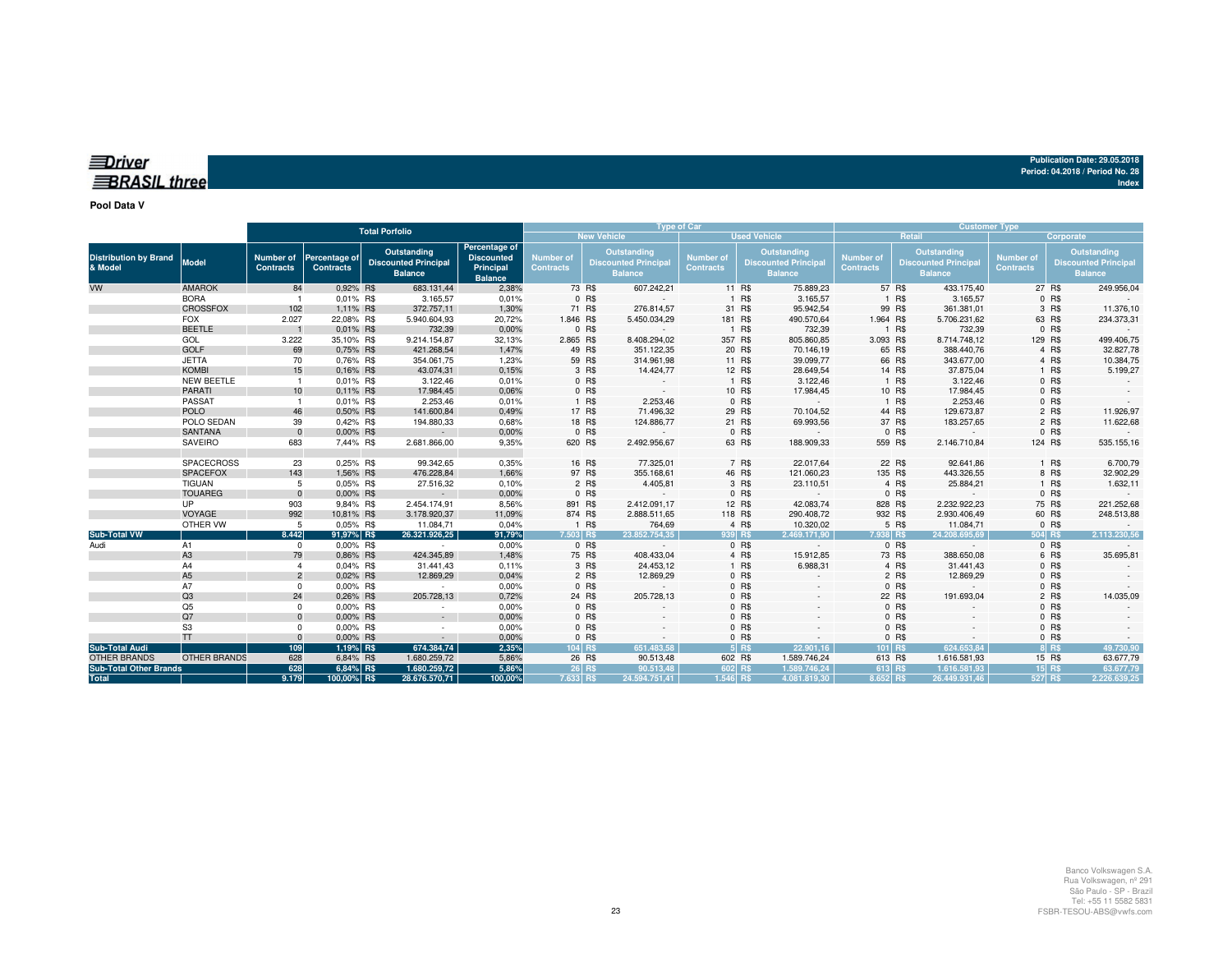# **EDriver BRASIL three**

**Publication Date: 29.05.2018 Period: 04.2018 / Period No. 28Index**

**Pool Data IV**

|                            | <b>Total Porfolio</b>         |                  |  |                                                                  |                                                                          |  |  |  |  |  |  |
|----------------------------|-------------------------------|------------------|--|------------------------------------------------------------------|--------------------------------------------------------------------------|--|--|--|--|--|--|
| <b>EA189 Engine status</b> | Number of<br><b>Contracts</b> | <b>Contracts</b> |  | Percentage of Outstanding Discounted<br><b>Principal Balance</b> | Percentage of<br><b>Discounted</b><br><b>Principal</b><br><b>Balance</b> |  |  |  |  |  |  |
| EA189 Engine               | 15                            | 0,16% R\$        |  | 172.322,94                                                       | 0,60%                                                                    |  |  |  |  |  |  |
| Other                      | 9.164                         | 99,84% R\$       |  | 28.504.247,77                                                    | 99,40%                                                                   |  |  |  |  |  |  |
| <b>Total</b>               | 9.179                         | 100,00% R\$      |  | 28.676.570,71                                                    | 100,00%                                                                  |  |  |  |  |  |  |